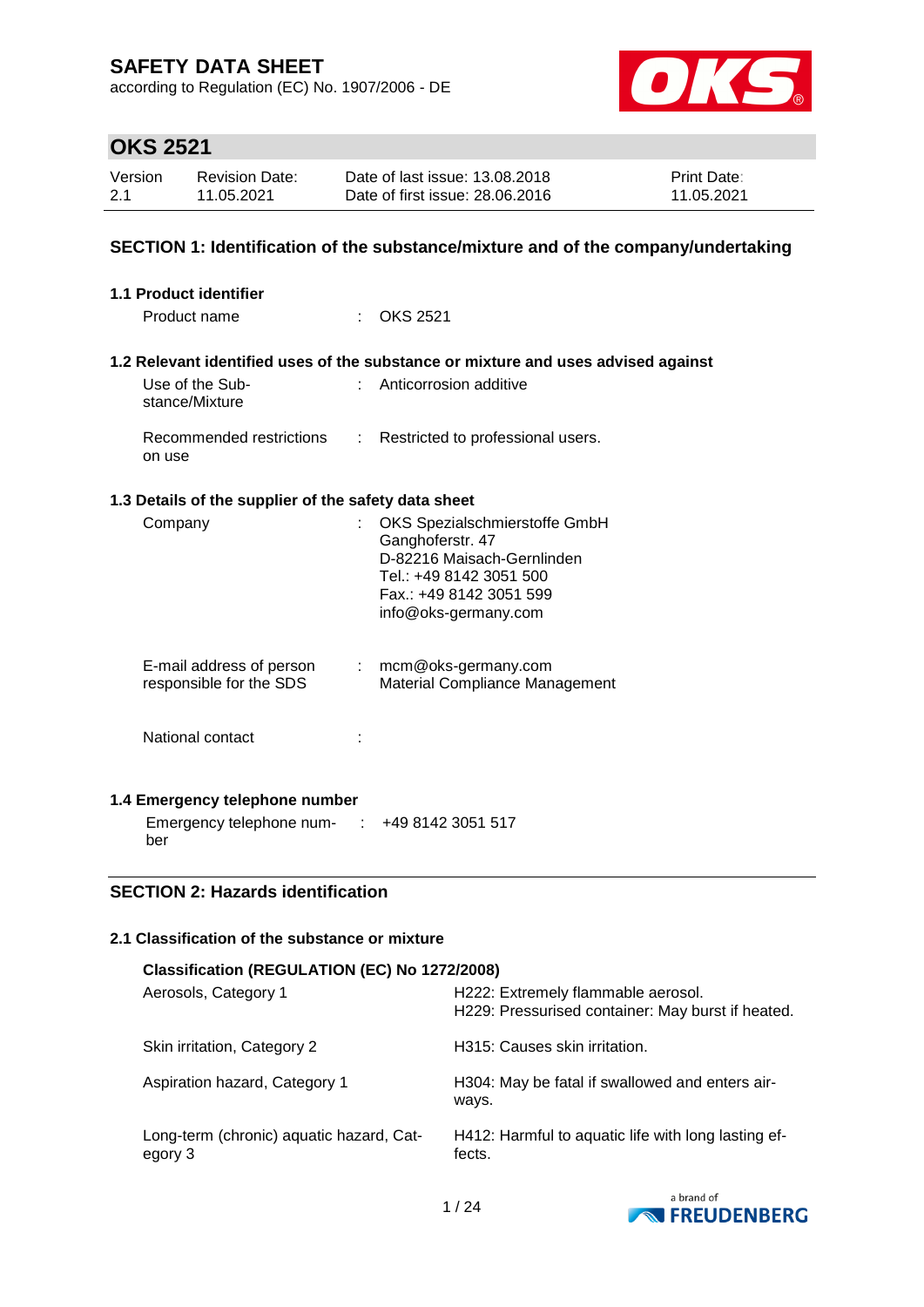according to Regulation (EC) No. 1907/2006 - DE



## **OKS 2521**

| Version | Revision Date: | Date of last issue: 13.08.2018  | <b>Print Date:</b> |
|---------|----------------|---------------------------------|--------------------|
| 2.1     | 11.05.2021     | Date of first issue: 28,06,2016 | 11.05.2021         |

### **2.2 Label elements**

| Labelling (REGULATION (EC) No 1272/2008) |                                                                          |                                                                                                                                                                                                                         |
|------------------------------------------|--------------------------------------------------------------------------|-------------------------------------------------------------------------------------------------------------------------------------------------------------------------------------------------------------------------|
| Hazard pictograms                        |                                                                          |                                                                                                                                                                                                                         |
| Signal word                              | Danger                                                                   |                                                                                                                                                                                                                         |
| <b>Hazard statements</b>                 | H <sub>222</sub><br>H <sub>229</sub><br>H <sub>304</sub><br>H315<br>H412 | Extremely flammable aerosol.<br>Pressurised container: May burst if heated.<br>May be fatal if swallowed and enters air-<br>ways.<br>Causes skin irritation.<br>Harmful to aquatic life with long lasting ef-<br>fects. |
| Precautionary statements                 | <b>Prevention:</b>                                                       |                                                                                                                                                                                                                         |
|                                          | P <sub>210</sub>                                                         | Keep away from heat, hot surfaces, sparks,<br>open flames and other ignition sources. No<br>smoking.                                                                                                                    |
|                                          | P <sub>211</sub>                                                         | Do not spray on an open flame or other<br>ignition source.                                                                                                                                                              |
|                                          | P <sub>251</sub>                                                         | Do not pierce or burn, even after use.                                                                                                                                                                                  |
|                                          | <b>Response:</b>                                                         |                                                                                                                                                                                                                         |
|                                          | P301 + P310                                                              | IF SWALLOWED: Immediately call a<br>POISON CENTER/ doctor.                                                                                                                                                              |
|                                          | P331                                                                     | Do NOT induce vomiting.                                                                                                                                                                                                 |
|                                          | Storage:                                                                 |                                                                                                                                                                                                                         |
|                                          | $P410 + P412$                                                            | Protect from sunlight. Do not expose to<br>temperatures exceeding 50 °C/ 122 °F.                                                                                                                                        |

Hazardous components which must be listed on the label: xylene

### **2.3 Other hazards**

This substance/mixture contains no components considered to be either persistent, bioaccumulative and toxic (PBT), or very persistent and very bioaccumulative (vPvB) at levels of 0.1% or higher.

### **SECTION 3: Composition/information on ingredients**

### **3.2 Mixtures**

| Chemical nature | Active agent with propellant and solvent. |
|-----------------|-------------------------------------------|
|                 | Metal powder                              |

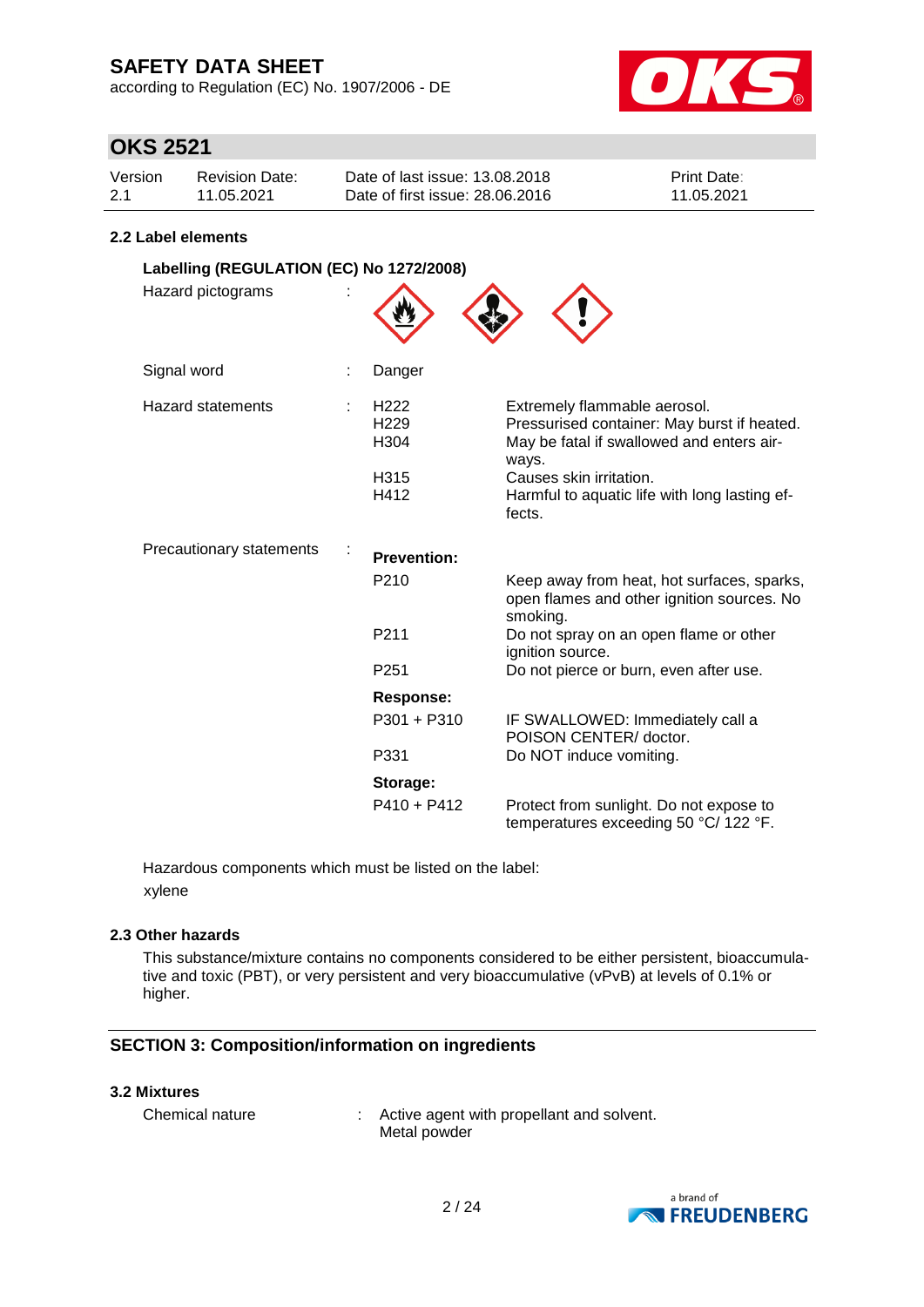according to Regulation (EC) No. 1907/2006 - DE



# **OKS 2521**

| Version | Revision Date: | Date of last issue: 13.08.2018  | <b>Print Date:</b> |
|---------|----------------|---------------------------------|--------------------|
| 2.1     | 11.05.2021     | Date of first issue: 28,06,2016 | 11.05.2021         |

### **Components**

| Chemical name                                | CAS-No.<br>EC-No.<br>Index-No.<br>Registration number                      | Classification                                                                                        | Concentration<br>limits<br>M-Factor<br><b>Notes</b> | Concentration<br>(% w/w) |
|----------------------------------------------|----------------------------------------------------------------------------|-------------------------------------------------------------------------------------------------------|-----------------------------------------------------|--------------------------|
| xylene                                       | 1330-20-7<br>215-535-7<br>601-022-00-9                                     | Flam. Liq.3; H226<br>Acute Tox.4; H332<br>Acute Tox.4; H312<br>Skin Irrit.2; H315<br>Asp. Tox.1; H304 |                                                     | $>= 30 - 50$             |
| acetone                                      | 67-64-1<br>200-662-2<br>606-001-00-8<br>01-2119471330-49-<br><b>XXXX</b>   | Flam. Liq.2; H225<br>Eye Irrit.2; H319<br>STOT SE3; H336                                              |                                                     | $>= 1 - 10$              |
| ethylbenzene                                 | 100-41-4, 100-41-4<br>202-849-4<br>601-023-00-4                            | Flam. Liq.2; H225<br>Acute Tox.4; H332<br>STOT RE2; H373<br>Asp. Tox.1; H304                          |                                                     | $>= 1 - 10$              |
| zinc powder - zinc<br>dust (stabilised)      | 7440-66-6<br>231-175-3<br>030-001-01-9<br>01-2119467174-37-<br><b>XXXX</b> | Aquatic Acute1;<br>H400<br>Aquatic Chronic1;<br>H410                                                  | M-Factor: 1/1                                       | $>= 0,25 - 1$            |
| Substances with a workplace exposure limit : |                                                                            |                                                                                                       |                                                     |                          |
| propane                                      | 74-98-6<br>200-827-9<br>601-003-00-5<br>01-2119486944-21-<br><b>XXXX</b>   | Flam. Gas1A;<br>H220<br>Press. GasCompr.<br>Gas; H280                                                 | Note U (table<br>3.1)                               | $>= 20 - < 30$           |
| butane                                       | 106-97-8<br>203-448-7<br>601-004-00-0<br>01-2119474691-32-<br><b>XXXX</b>  | Flam. Gas1A;<br>H220<br>Press. GasCompr.<br>Gas; H280                                                 | Note U (table<br>3.1), Note C                       | $>= 10 - 20$             |
| isobutane                                    | 75-28-5<br>200-857-2<br>601-004-00-0<br>01-2119485395-27-<br><b>XXXX</b>   | Flam. Gas1A;<br>H220<br>Press. GasCompr.<br>Gas; H280                                                 | Note U (table<br>3.1), Note C                       | $>= 1 - 10$              |

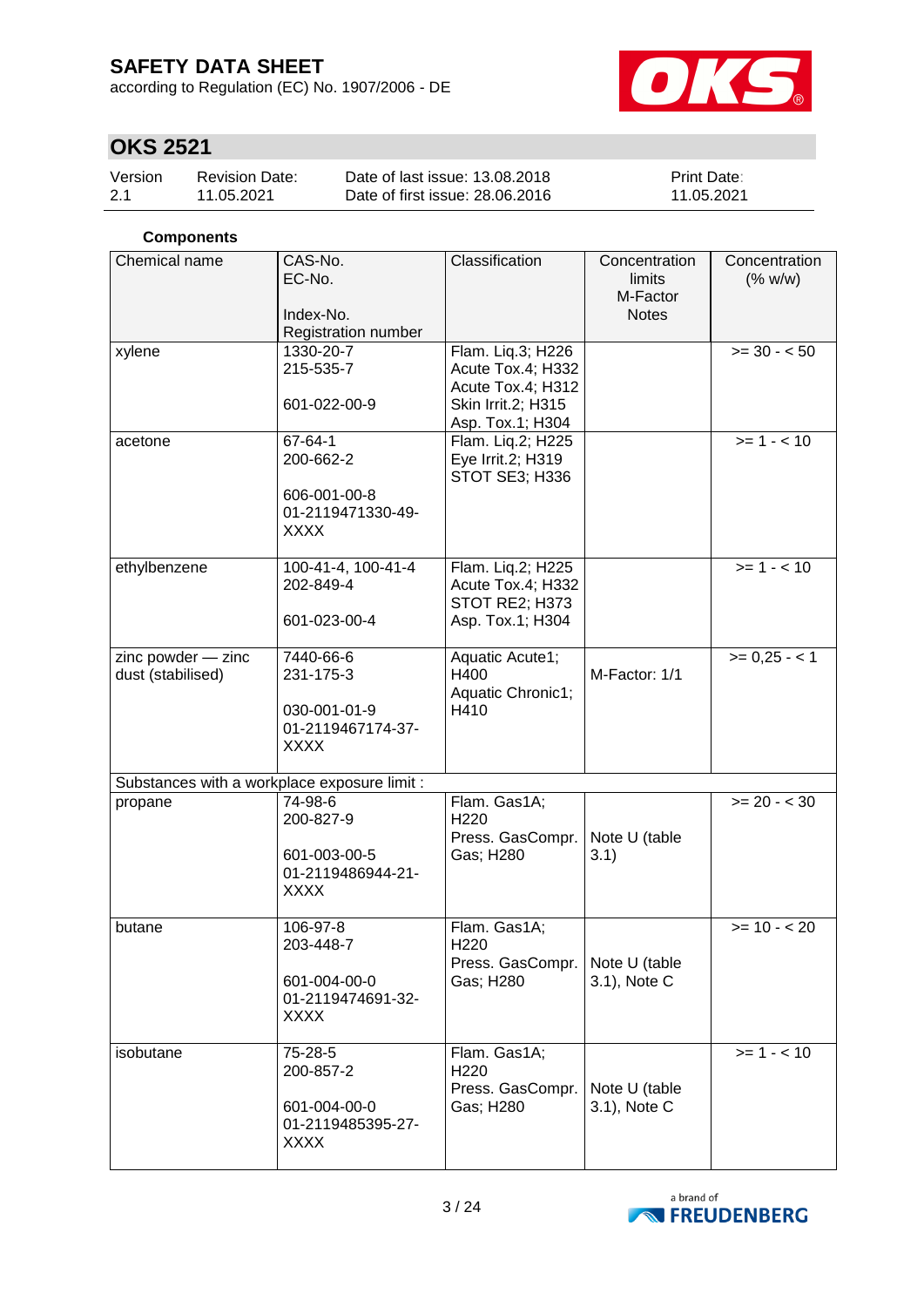according to Regulation (EC) No. 1907/2006 - DE



# **OKS 2521**

| Version | <b>Revision Date:</b> | Date of last issue: 13.08.2018  | <b>Print Date:</b> |
|---------|-----------------------|---------------------------------|--------------------|
| 2.1     | 11.05.2021            | Date of first issue: 28,06,2016 | 11.05.2021         |

For explanation of abbreviations see section 16.

### **SECTION 4: First aid measures**

| 4.1 Description of first aid measures                           |                                                                                                                                                                                                                                                                                                                                              |
|-----------------------------------------------------------------|----------------------------------------------------------------------------------------------------------------------------------------------------------------------------------------------------------------------------------------------------------------------------------------------------------------------------------------------|
| If inhaled                                                      | Obtain medical attention.<br>Remove person to fresh air. If signs/symptoms continue, get<br>medical attention.<br>Keep patient warm and at rest.<br>If unconscious, place in recovery position and seek medical<br>advice.<br>Keep respiratory tract clear.<br>If breathing is irregular or stopped, administer artificial respira-<br>tion. |
| In case of skin contact<br>t.                                   | Take off all contaminated clothing immediately.<br>Wash off immediately with soap and plenty of water.<br>Get medical attention immediately if irritation develops and<br>persists.<br>Wash clothing before reuse.<br>Thoroughly clean shoes before reuse.                                                                                   |
| In case of eye contact<br>÷.                                    | Rinse immediately with plenty of water, also under the eyelids,<br>for at least 10 minutes.<br>If eye irritation persists, consult a specialist.                                                                                                                                                                                             |
| If swallowed                                                    | Move the victim to fresh air.<br>Keep respiratory tract clear.<br>Do NOT induce vomiting.<br>Obtain medical attention.<br>Rinse mouth with water.<br>Aspiration hazard if swallowed - can enter lungs and cause<br>damage.                                                                                                                   |
| 4.2 Most important symptoms and effects, both acute and delayed |                                                                                                                                                                                                                                                                                                                                              |
| Symptoms                                                        | Inhalation may provoke the following symptoms:<br>Unconsciousness<br><b>Dizziness</b><br><b>Drowsiness</b><br>Headache<br>Nausea<br>Tiredness<br>Skin contact may provoke the following symptoms:<br>Erythema                                                                                                                                |
|                                                                 | Aspiration may cause pulmonary oedema and pneumonitis.                                                                                                                                                                                                                                                                                       |
| <b>Risks</b>                                                    | Risk of product entering the lungs on vomiting after ingestion.<br>Health injuries may be delayed.                                                                                                                                                                                                                                           |

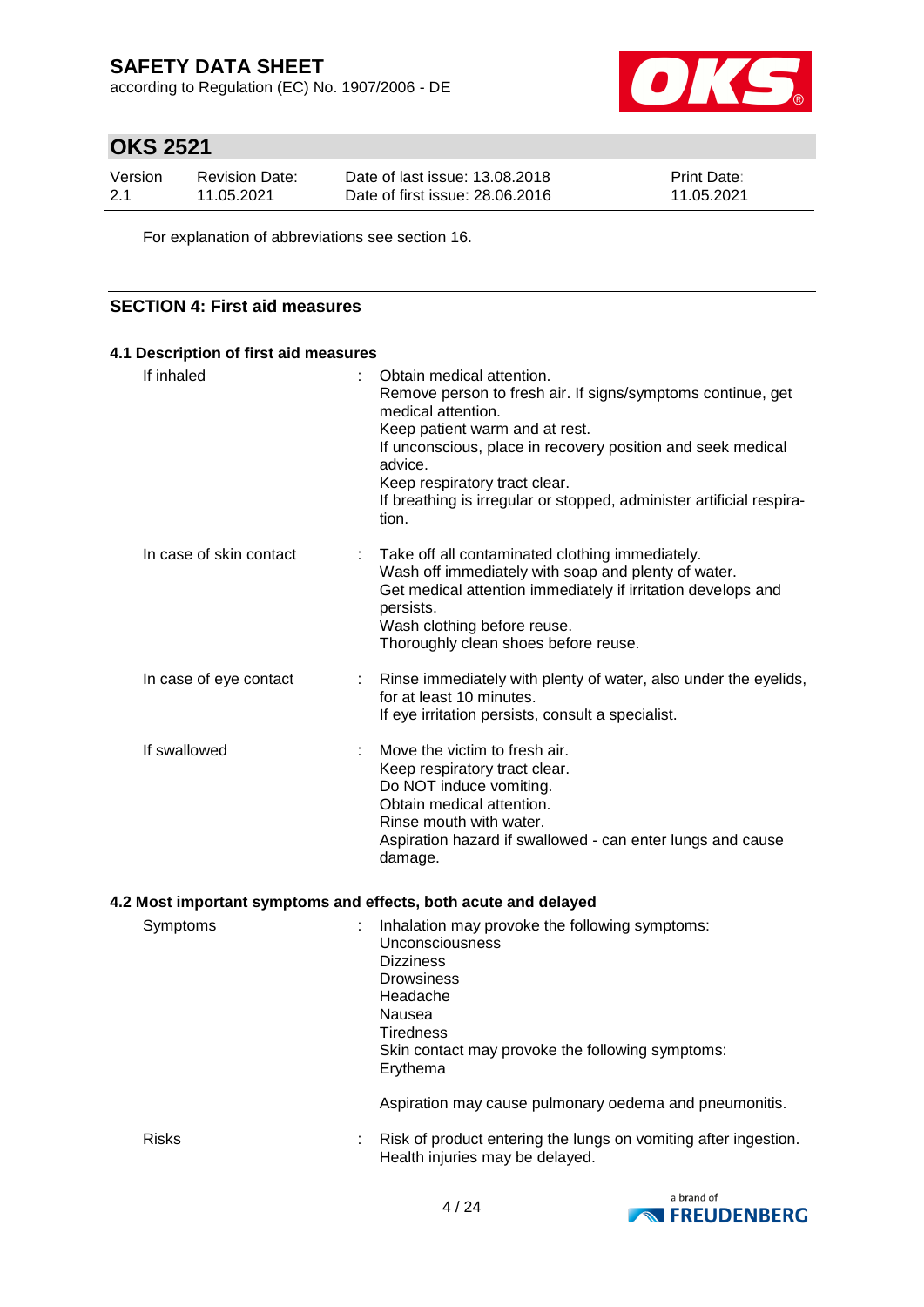according to Regulation (EC) No. 1907/2006 - DE



# **OKS 2521**

| Version | Revision Date: | Date of last issue: 13.08.2018  | <b>Print Date:</b> |
|---------|----------------|---------------------------------|--------------------|
| -2.1    | 11.05.2021     | Date of first issue: 28,06,2016 | 11.05.2021         |

Causes skin irritation.

### **4.3 Indication of any immediate medical attention and special treatment needed**

| Treatment |  | Treat symptomatically. |
|-----------|--|------------------------|
|-----------|--|------------------------|

## **SECTION 5: Firefighting measures**

### **5.1 Extinguishing media**

| Suitable extinguishing media : ABC powder |                         |
|-------------------------------------------|-------------------------|
| Unsuitable extinguishing<br>media         | : High volume water jet |

### **5.2 Special hazards arising from the substance or mixture**

| fighting | Specific hazards during fire-                      |    | Fire Hazard<br>Do not let product enter drains.<br>Contains gas under pressure; may explode if heated.<br>Beware of vapours accumulating to form explosive concentra-<br>tions. Vapours can accumulate in low areas. |
|----------|----------------------------------------------------|----|----------------------------------------------------------------------------------------------------------------------------------------------------------------------------------------------------------------------|
| ucts     | Hazardous combustion prod- : Carbon oxides         |    |                                                                                                                                                                                                                      |
|          | 5.3 Advice for firefighters                        |    |                                                                                                                                                                                                                      |
|          | Special protective equipment :<br>for firefighters |    | In the event of fire, wear self-contained breathing apparatus.<br>Use personal protective equipment. Exposure to decomposi-<br>tion products may be a hazard to health.                                              |
|          | Further information                                | t. | Standard procedure for chemical fires.<br>Collect contaminated fire extinguishing water separately. This<br>must not be discharged into drains.<br>Cool containers/tanks with water spray.                           |

### **SECTION 6: Accidental release measures**

### **6.1 Personal precautions, protective equipment and emergency procedures**

| Personal precautions | Evacuate personnel to safe areas.                          |
|----------------------|------------------------------------------------------------|
|                      | Ensure adequate ventilation.                               |
|                      | Remove all sources of ignition.                            |
|                      | Do not breathe vapours or spray mist.                      |
|                      | Refer to protective measures listed in sections 7 and 8.   |
|                      | Only qualified personnel equipped with suitable protective |
|                      | equipment may intervene.                                   |

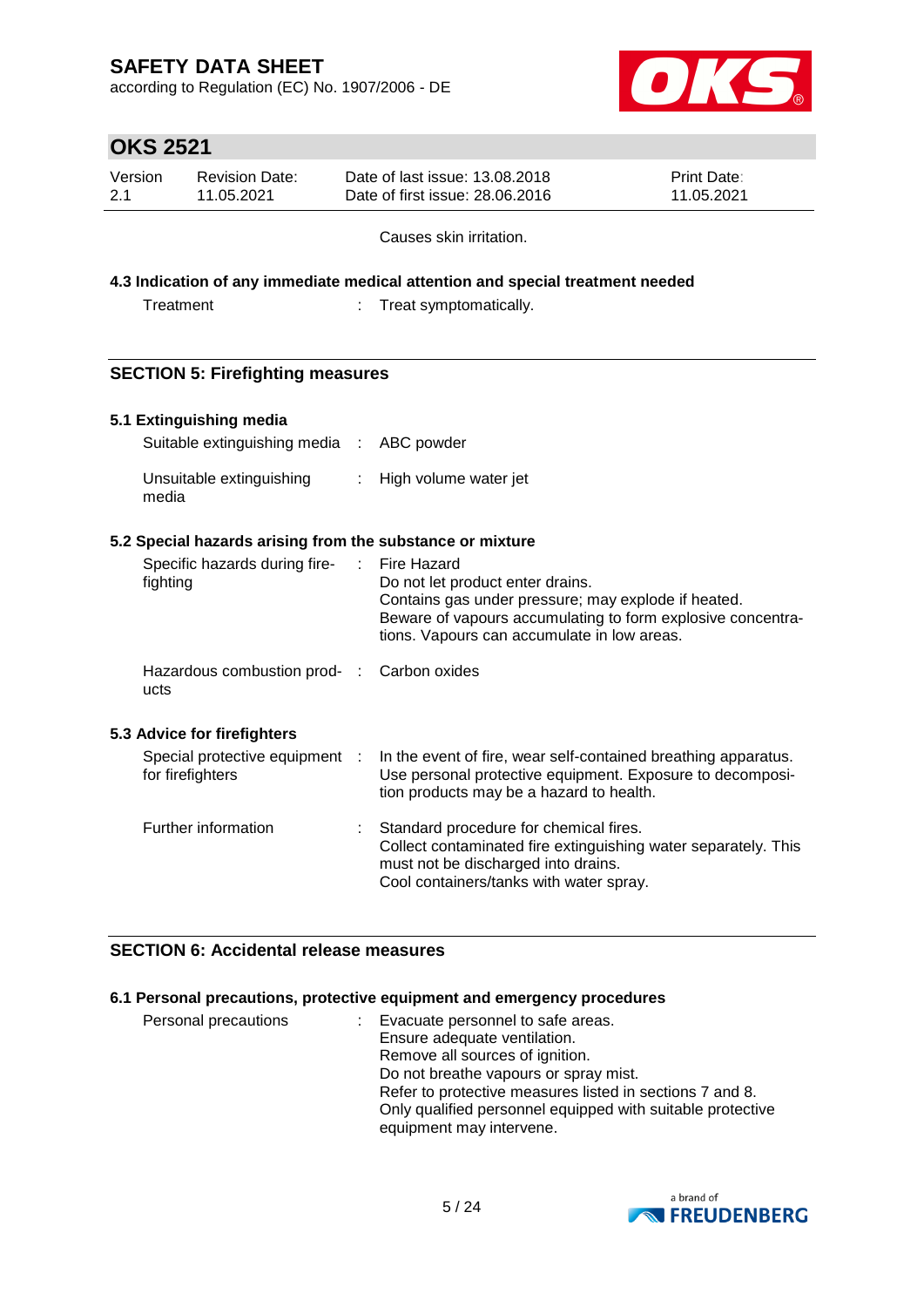according to Regulation (EC) No. 1907/2006 - DE



## **OKS 2521**

| Version | <b>Revision Date:</b> | Date of last issue: 13.08.2018  | <b>Print Date:</b> |
|---------|-----------------------|---------------------------------|--------------------|
| 2.1     | 11.05.2021            | Date of first issue: 28.06.2016 | 11.05.2021         |

### **6.2 Environmental precautions**

| Environmental precautions |  | : Do not allow contact with soil, surface or ground water.<br>Prevent further leakage or spillage if safe to do so.<br>If the product contaminates rivers and lakes or drains inform<br>respective authorities. |
|---------------------------|--|-----------------------------------------------------------------------------------------------------------------------------------------------------------------------------------------------------------------|
|---------------------------|--|-----------------------------------------------------------------------------------------------------------------------------------------------------------------------------------------------------------------|

### **6.3 Methods and material for containment and cleaning up**

| Methods for cleaning up |  | : Contain spillage, and then collect with non-combustible ab-<br>sorbent material, (e.g. sand, earth, diatomaceous earth, ver-<br>miculite) and place in container for disposal according to local<br>/ national regulations (see section 13).<br>Keep in suitable, closed containers for disposal.<br>Non-sparking tools should be used. |
|-------------------------|--|-------------------------------------------------------------------------------------------------------------------------------------------------------------------------------------------------------------------------------------------------------------------------------------------------------------------------------------------|
|-------------------------|--|-------------------------------------------------------------------------------------------------------------------------------------------------------------------------------------------------------------------------------------------------------------------------------------------------------------------------------------------|

### **6.4 Reference to other sections**

For personal protection see section 8.

### **SECTION 7: Handling and storage**

### **7.1 Precautions for safe handling**

| Advice on safe handling | : Do not use in areas without adequate ventilation.<br>Do not breathe vapours or spray mist.<br>In case of insufficient ventilation, wear suitable respiratory<br>equipment.<br>Avoid contact with skin and eyes.<br>For personal protection see section 8.<br>Keep away from fire, sparks and heated surfaces.<br>Smoking, eating and drinking should be prohibited in the ap-<br>plication area.<br>Wash hands and face before breaks and immediately after<br>handling the product.<br>Do not get in eyes or mouth or on skin.<br>Do not get on skin or clothing.<br>Do not ingest.<br>Do not use sparking tools.<br>These safety instructions also apply to empty packaging which<br>may still contain product residues.<br>Pressurized container: protect from sunlight and do not ex-<br>pose to temperatures exceeding 50 °C. Do not pierce or burn,<br>even after use. |
|-------------------------|--------------------------------------------------------------------------------------------------------------------------------------------------------------------------------------------------------------------------------------------------------------------------------------------------------------------------------------------------------------------------------------------------------------------------------------------------------------------------------------------------------------------------------------------------------------------------------------------------------------------------------------------------------------------------------------------------------------------------------------------------------------------------------------------------------------------------------------------------------------------------------|
| Hygiene measures        | Wash face, hands and any exposed skin thoroughly after<br>handling.                                                                                                                                                                                                                                                                                                                                                                                                                                                                                                                                                                                                                                                                                                                                                                                                            |

### **7.2 Conditions for safe storage, including any incompatibilities**

| Requirements for storage | BEWARE: Aerosol is pressurized. Keep away from direct sun    |
|--------------------------|--------------------------------------------------------------|
| areas and containers     | exposure and temperatures over 50 °C. Do not open by force   |
|                          | or throw into fire even after use. Do not spray on flames or |

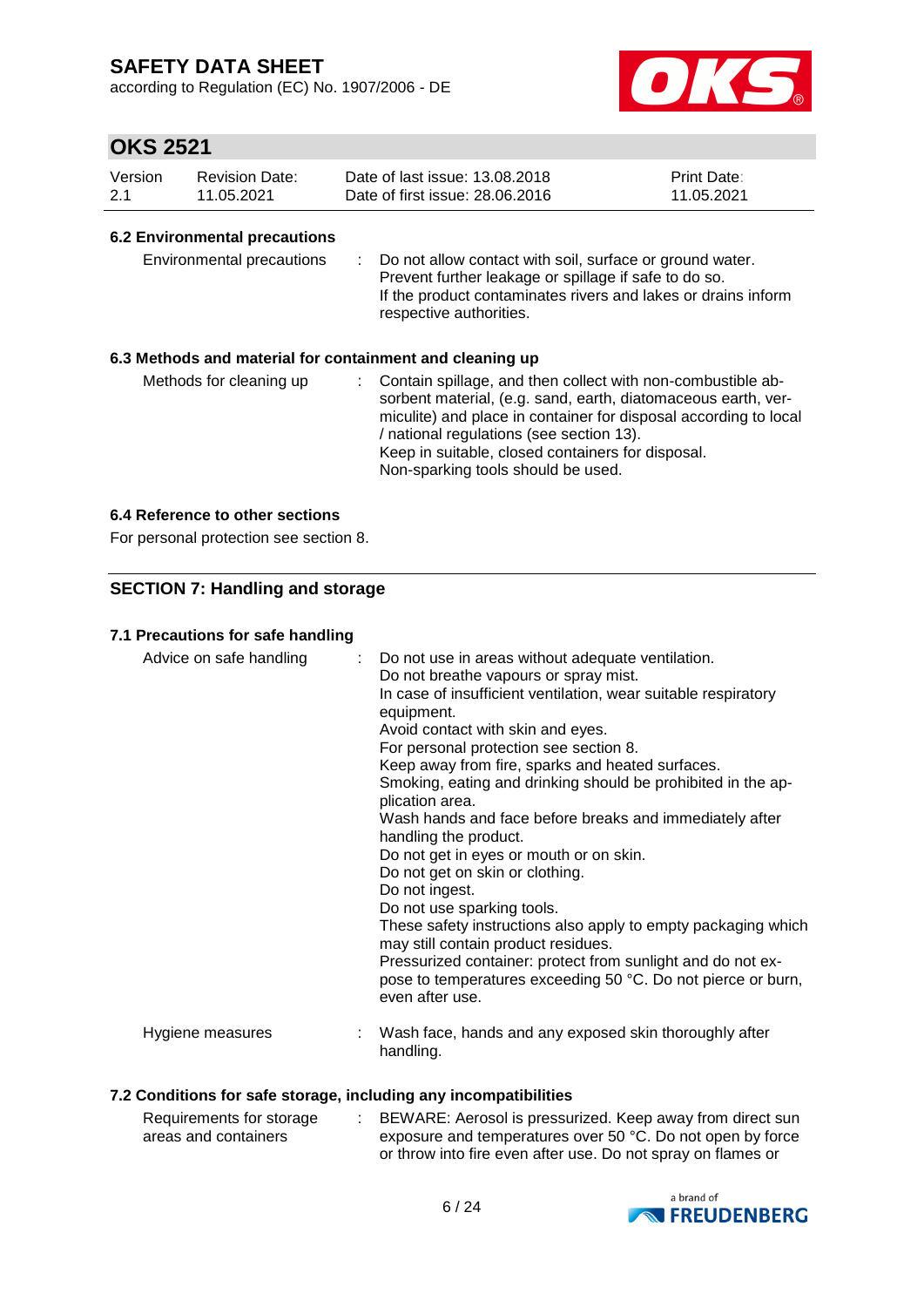according to Regulation (EC) No. 1907/2006 - DE



# **OKS 2521**

| Version<br>2.1 | <b>Revision Date:</b><br>11.05.2021        |   | Date of last issue: 13.08.2018<br>Date of first issue: 28.06.2016                   | Print Date:<br>11.05.2021 |
|----------------|--------------------------------------------|---|-------------------------------------------------------------------------------------|---------------------------|
|                |                                            |   | red-hot objects. Store in accordance with the particular na-<br>tional regulations. |                           |
|                | Storage class (TRGS 510)                   | ÷ | 2B, Aerosol cans and lighters                                                       |                           |
|                | 7.3 Specific end use(s)<br>Specific use(s) |   | Specific instructions for handling, not required.                                   |                           |

## **SECTION 8: Exposure controls/personal protection**

### **8.1 Control parameters**

#### **Occupational Exposure Limits**

| Components                 | CAS-No.                    | Value type (Form<br>of exposure) | Control parameters                                                            | <b>Basis</b>       |
|----------------------------|----------------------------|----------------------------------|-------------------------------------------------------------------------------|--------------------|
| xylene                     | 1330-20-7                  | <b>TWA</b>                       | 50 ppm                                                                        | 2000/39/EC         |
|                            |                            |                                  | 221 mg/m3                                                                     | $(2000-06-16)$     |
| Further information        |                            |                                  | Identifies the possibility of significant uptake through the skin, Indicative |                    |
|                            |                            | <b>STEL</b>                      | 100 ppm                                                                       | 2000/39/EC         |
|                            |                            |                                  | 442 mg/m3                                                                     | $(2000-06-16)$     |
| Further information        |                            |                                  | Identifies the possibility of significant uptake through the skin, Indicative |                    |
|                            |                            | <b>AGW</b>                       | 100 ppm                                                                       | <b>DE TRGS</b>     |
|                            |                            |                                  | 440 mg/m3                                                                     | 900                |
|                            |                            |                                  |                                                                               | $(2010-08-04)$     |
| Peak-limit: excur-         | 2; (II)                    |                                  |                                                                               |                    |
| sion factor (catego-       |                            |                                  |                                                                               |                    |
| ry)<br>Further information |                            |                                  |                                                                               |                    |
|                            | Skin absorption<br>74-98-6 | <b>AGW</b>                       |                                                                               | <b>DE TRGS</b>     |
| propane                    |                            |                                  | 1.000 ppm<br>1.800 mg/m3                                                      | 900                |
|                            |                            |                                  |                                                                               | $(2006 - 01 - 01)$ |
| Peak-limit: excur-         | 4(11)                      |                                  |                                                                               |                    |
| sion factor (catego-       |                            |                                  |                                                                               |                    |
| ry)                        |                            |                                  |                                                                               |                    |
| butane                     | 106-97-8                   | <b>AGW</b>                       | 1.000 ppm                                                                     | <b>DE TRGS</b>     |
|                            |                            |                                  | 2.400 mg/m3                                                                   | 900                |
|                            |                            |                                  |                                                                               | $(2006 - 01 - 01)$ |
| Peak-limit: excur-         | 4(11)                      |                                  |                                                                               |                    |
| sion factor (catego-       |                            |                                  |                                                                               |                    |
| ry)<br>isobutane           | 75-28-5                    | <b>AGW</b>                       |                                                                               | DE TRGS            |
|                            |                            |                                  | 1.000 ppm<br>2.400 mg/m3                                                      | 900                |
|                            |                            |                                  |                                                                               | $(2006 - 01 - 01)$ |
| Peak-limit: excur-         | 4(11)                      |                                  |                                                                               |                    |
| sion factor (catego-       |                            |                                  |                                                                               |                    |
| ry)                        |                            |                                  |                                                                               |                    |
| acetone                    | 67-64-1                    | <b>TWA</b>                       | 500 ppm                                                                       | 2000/39/EC         |
|                            |                            |                                  | 1.210 mg/m3                                                                   | $(2000-06-16)$     |

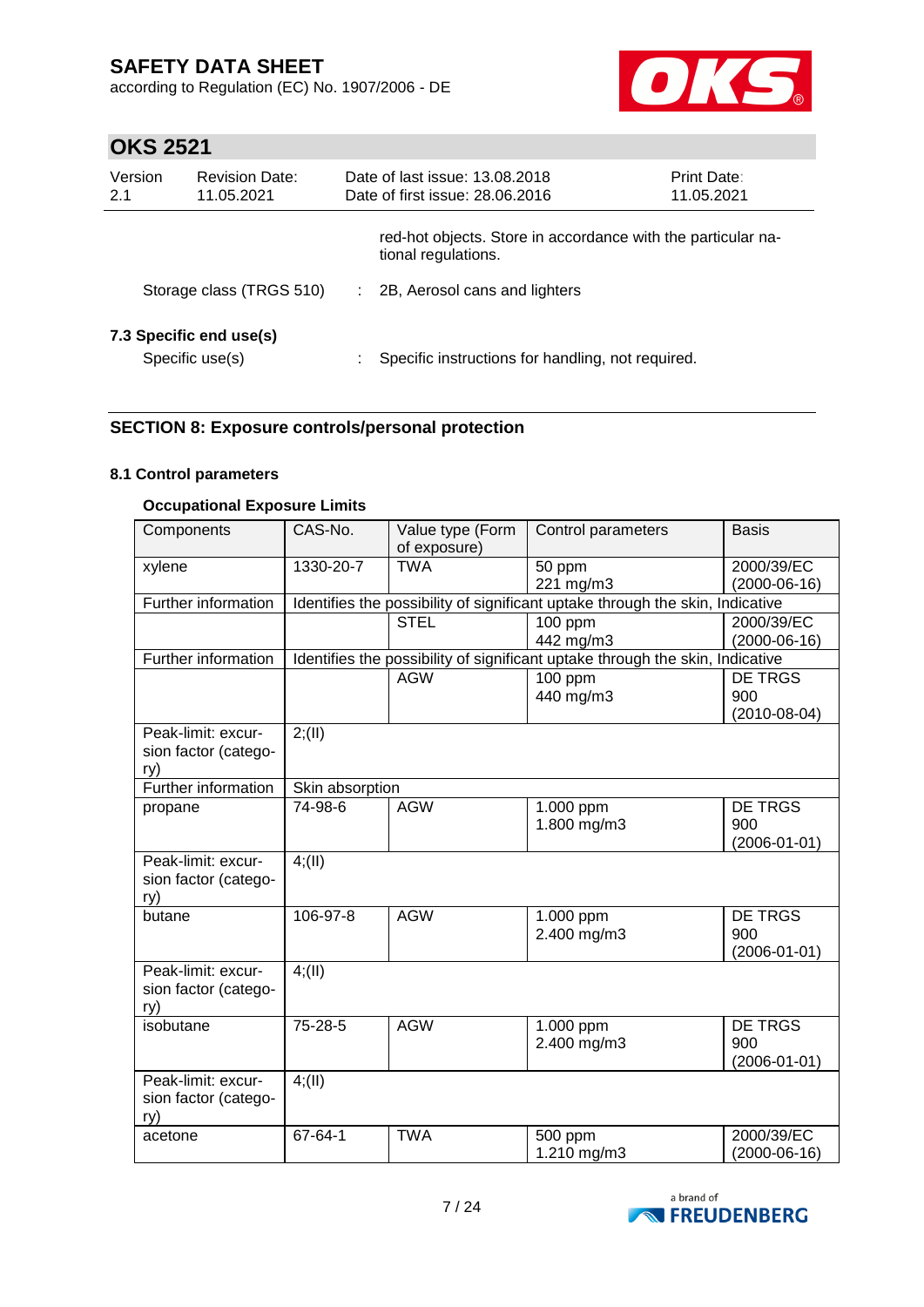according to Regulation (EC) No. 1907/2006 - DE



# **OKS 2521**

| Version | <b>Revision Date:</b> | Date of last issue: 13.08.2018  | <b>Print Date:</b> |
|---------|-----------------------|---------------------------------|--------------------|
| 2.1     | 11.05.2021            | Date of first issue: 28,06,2016 | 11.05.2021         |

| Further information                               | Indicative                                                                                                                                |                                        |                                                                               |                                |  |
|---------------------------------------------------|-------------------------------------------------------------------------------------------------------------------------------------------|----------------------------------------|-------------------------------------------------------------------------------|--------------------------------|--|
|                                                   |                                                                                                                                           | <b>AGW</b>                             | 500 ppm<br>1.200 mg/m3                                                        | DE TRGS<br>900<br>(2015-03-02) |  |
| Peak-limit: excur-<br>sion factor (catego-<br>ry) | 2; (1)                                                                                                                                    |                                        |                                                                               |                                |  |
| Further information                               |                                                                                                                                           | is no risk of harming the unborn child | When there is compliance with the OEL and biological tolerance values, there  |                                |  |
| ethylbenzene                                      | $100 - 41 - 4$                                                                                                                            | TWA                                    | $100$ ppm<br>442 mg/m3                                                        | 2000/39/EC<br>(2000-06-16)     |  |
| Further information                               |                                                                                                                                           |                                        | Identifies the possibility of significant uptake through the skin, Indicative |                                |  |
|                                                   |                                                                                                                                           | <b>STEL</b>                            | 200 ppm<br>884 mg/m3                                                          | 2000/39/EC<br>$(2000-06-16)$   |  |
| Further information                               |                                                                                                                                           |                                        | Identifies the possibility of significant uptake through the skin, Indicative |                                |  |
|                                                   |                                                                                                                                           | <b>AGW</b>                             | 20 ppm<br>88 mg/m3                                                            | DE TRGS<br>900<br>(2015-11-06) |  |
| Peak-limit: excur-<br>sion factor (catego-<br>rv) | 2; (II)                                                                                                                                   |                                        |                                                                               |                                |  |
| Further information                               | Skin absorption, When there is compliance with the OEL and biological toler-<br>ance values, there is no risk of harming the unborn child |                                        |                                                                               |                                |  |

### **Biological occupational exposure limits**

| Substance name | CAS-No.        | Control parameters   | Sampling time     | <b>Basis</b>    |
|----------------|----------------|----------------------|-------------------|-----------------|
| xylene         | 1330-20-7      | xylene: 1,5 mg/l     | Immediately after | <b>TRGS 903</b> |
|                |                | (Blood)              | exposure or after | $(2013-09-$     |
|                |                |                      | working hours     | 19)             |
|                |                | methylhippuric acid  | Immediately after | <b>TRGS 903</b> |
|                |                | (all isomers): 2 g/l | exposure or after | $(2013-09-$     |
|                |                | (Urine)              | working hours     | 19)             |
| acetone        | 67-64-1        | Acetone: 80 mg/l     | Immediately after | <b>TRGS 903</b> |
|                |                | (Urine)              | exposure or after | $(2004 - 08 -$  |
|                |                |                      | working hours     | 01)             |
| ethylbenzene   | $100 - 41 - 4$ | mandelic acid +      | Immediately after | <b>TRGS 903</b> |
|                |                | phenylglyoxylic      | exposure or after | $(2017-06-$     |
|                |                | acid: $250$ mg/g     | working hours     | 08)             |
|                |                | Creatinine           |                   |                 |
|                |                | (Urine)              |                   |                 |

### **Derived No Effect Level (DNEL) according to Regulation (EC) No. 1907/2006:**

| Substance name                              | End Use        | Exposure routes | Potential health ef-<br>fects | Value              |
|---------------------------------------------|----------------|-----------------|-------------------------------|--------------------|
| $zinc$ powder $-$ zinc<br>dust (stabilised) | <b>Workers</b> | Inhalation      | Long-term systemic<br>effects | $5 \text{ mg/m}$ 3 |
|                                             | <b>Workers</b> | Skin contact    | Long-term systemic<br>effects | 83 mg/kg           |

### **Predicted No Effect Concentration (PNEC) according to Regulation (EC) No. 1907/2006:**

| Substance name                  | Environmental Compartment | Value         |
|---------------------------------|---------------------------|---------------|
| zinc powder — zinc dust (stabi- | Fresh water               | $0,0206$ mg/l |

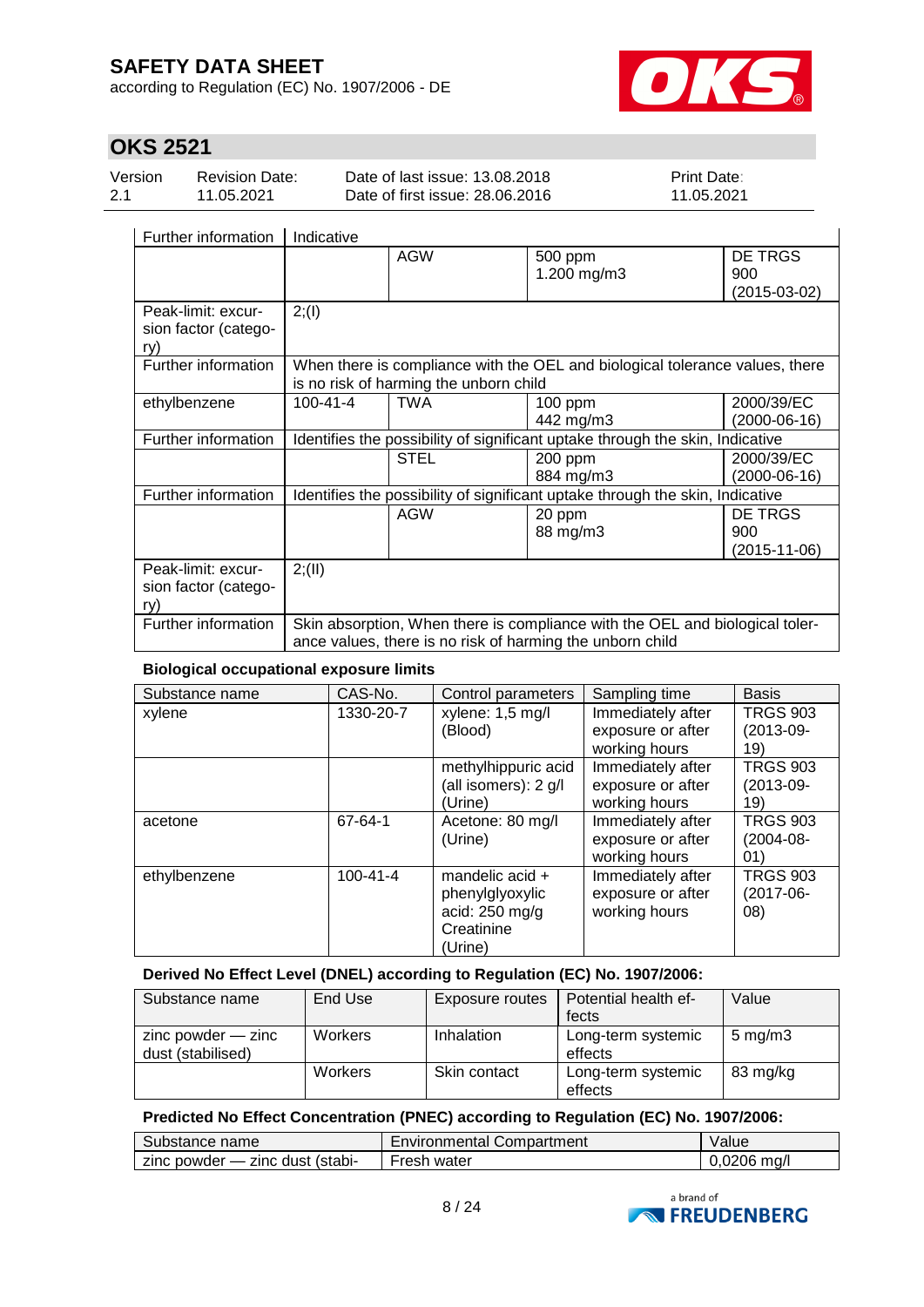according to Regulation (EC) No. 1907/2006 - DE



# **OKS 2521**

| Version | <b>Revision Date:</b> | Date of last issue: 13.08.2018  | <b>Print Date:</b> |
|---------|-----------------------|---------------------------------|--------------------|
| 2.1     | 11.05.2021            | Date of first issue: 28,06,2016 | 11.05.2021         |

| lised) |                                           |                      |
|--------|-------------------------------------------|----------------------|
|        | Fresh water sediment                      | 235,6 mg/kg          |
|        | Marine water                              | $0,0061$ mg/l        |
|        | Marine sediment                           | $121 \text{ mg/kg}$  |
|        | Microbiological Activity in Sewage Treat- | $0,052 \text{ mg/l}$ |
|        | ment Systems                              |                      |
|        | Soil                                      | 106,8 mg/kg          |

#### **8.2 Exposure controls**

#### **Engineering measures**

Use only in an area equipped with explosion proof exhaust ventilation. Handle only in a place equipped with local exhaust (or other appropriate exhaust).

| Personal protective equipment                                         |    |                                                                                                                                                                                                                                                                                                                                             |
|-----------------------------------------------------------------------|----|---------------------------------------------------------------------------------------------------------------------------------------------------------------------------------------------------------------------------------------------------------------------------------------------------------------------------------------------|
| Eye protection                                                        | ÷. | Safety glasses with side-shields                                                                                                                                                                                                                                                                                                            |
| Hand protection<br>Material<br>Break through time<br>Protective index |    | Fluorinated rubber<br>$:$ > 10 min<br>Class 1                                                                                                                                                                                                                                                                                               |
| Remarks                                                               |    | Wear protective gloves. The break through time depends<br>amongst other things on the material, the thickness and the<br>type of glove and therefore has to be measured for each<br>case.<br>The selected protective gloves have to satisfy the specifica-<br>tions of Regulation (EU) 2016/425 and the standard EN 374<br>derived from it. |
| Respiratory protection                                                |    | Respirator with combination filter for vapour/particulate (EN<br>141)<br>Short term only                                                                                                                                                                                                                                                    |
| Filter type                                                           |    | ABEK-P3-filter                                                                                                                                                                                                                                                                                                                              |
|                                                                       |    | Use respiratory protection unless adequate local exhaust<br>ventilation is provided or exposure assessment demonstrates<br>that exposures are within recommended exposure guidelines.                                                                                                                                                       |
| Protective measures                                                   | ÷  | The type of protective equipment must be selected according<br>to the concentration and amount of the dangerous substance<br>at the specific workplace.<br>Choose body protection in relation to its type, to the concen-<br>tration and amount of dangerous substances, and to the spe-<br>cific work-place.                               |

### **SECTION 9: Physical and chemical properties**

**9.1 Information on basic physical and chemical properties**

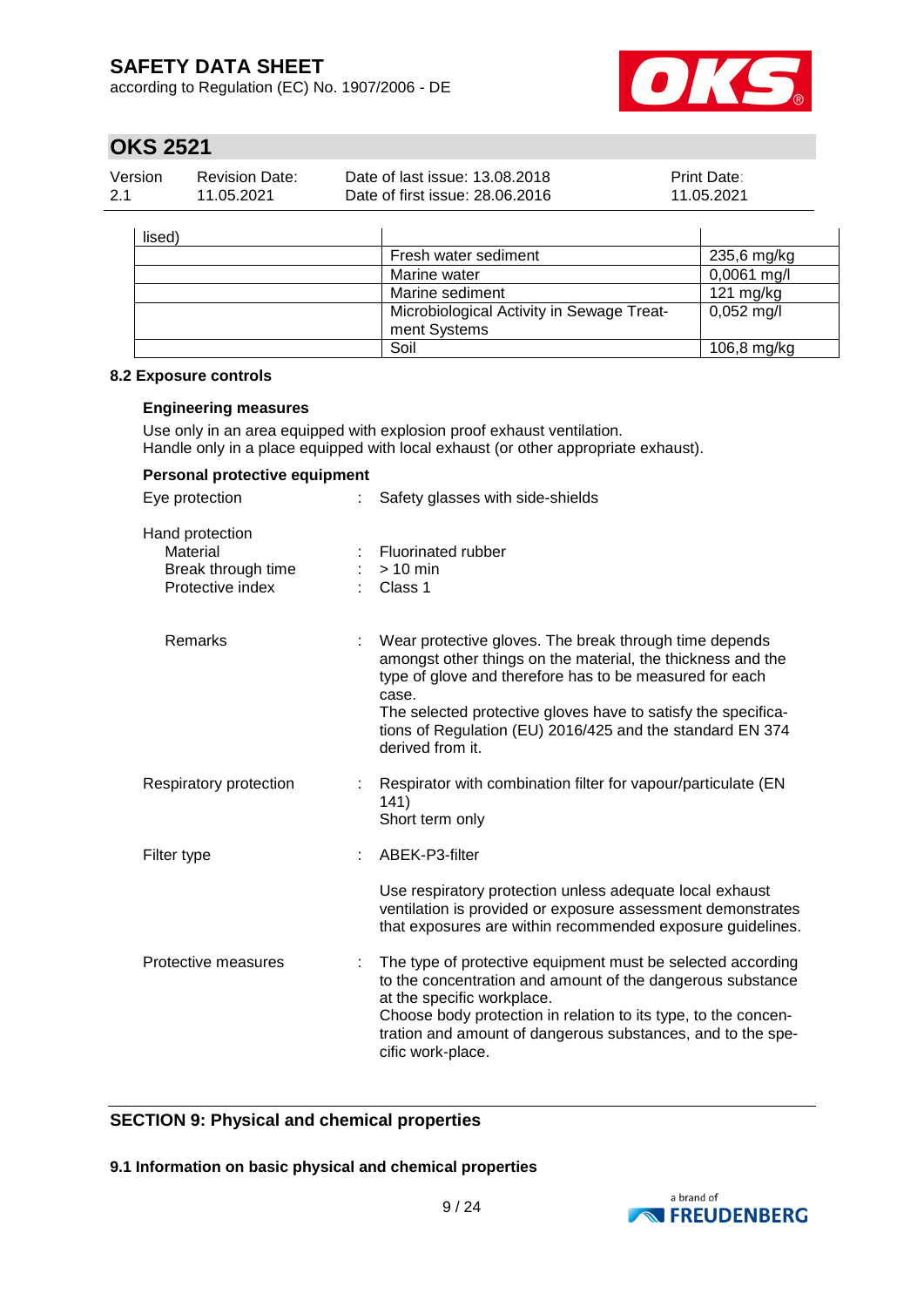according to Regulation (EC) No. 1907/2006 - DE



# **OKS 2521**

| 2.1 | Version             | <b>Revision Date:</b><br>11.05.2021                               |    | Date of last issue: 13.08.2018<br>Date of first issue: 28.06.2016    | Print Date:<br>11.05.2021 |
|-----|---------------------|-------------------------------------------------------------------|----|----------------------------------------------------------------------|---------------------------|
|     | Appearance          |                                                                   |    | aerosol                                                              |                           |
|     | Colour              |                                                                   |    | silver                                                               |                           |
|     | Odour               |                                                                   |    | characteristic                                                       |                           |
|     |                     | <b>Odour Threshold</b>                                            |    | No data available                                                    |                           |
|     | рH                  |                                                                   |    | substance/mixture is non-soluble (in water)                          |                           |
|     |                     |                                                                   |    |                                                                      |                           |
|     |                     | Melting point/range                                               |    | No data available                                                    |                           |
|     |                     | Boiling point/boiling range                                       | ÷. | $-161$ °C<br>(1.013 hPa)<br>Not applicable                           |                           |
|     | Flash point         |                                                                   | ÷. | $-60 °C$<br>Method: Abel-Pensky<br>Not applicable                    |                           |
|     |                     | Evaporation rate                                                  |    | No data available                                                    |                           |
|     |                     | Flammability (solid, gas)                                         | ÷. | Extremely flammable aerosol.                                         |                           |
|     |                     | Upper explosion limit / Upper :<br>flammability limit             |    | 10,9 %(V)                                                            |                           |
|     |                     | Lower explosion limit / Lower : $1,1\%$ (V)<br>flammability limit |    |                                                                      |                           |
|     |                     | Vapour pressure                                                   |    | 5.500 hPa (20 °C)<br>not determined                                  |                           |
|     |                     | Relative vapour density                                           |    | No data available                                                    |                           |
|     |                     | Relative density                                                  |    | 0,66(20 °C)<br>Reference substance: Water<br>The value is calculated |                           |
|     | Density             |                                                                   |    | $0,66$ g/cm3<br>(20 °C)                                              |                           |
|     | <b>Bulk density</b> |                                                                   |    | No data available                                                    |                           |
|     |                     | Solubility(ies)<br>Water solubility                               |    | insoluble                                                            |                           |
|     |                     | Solubility in other solvents :                                    |    | No data available                                                    |                           |
|     |                     | Partition coefficient: n-<br>octanol/water                        |    | No data available                                                    |                           |

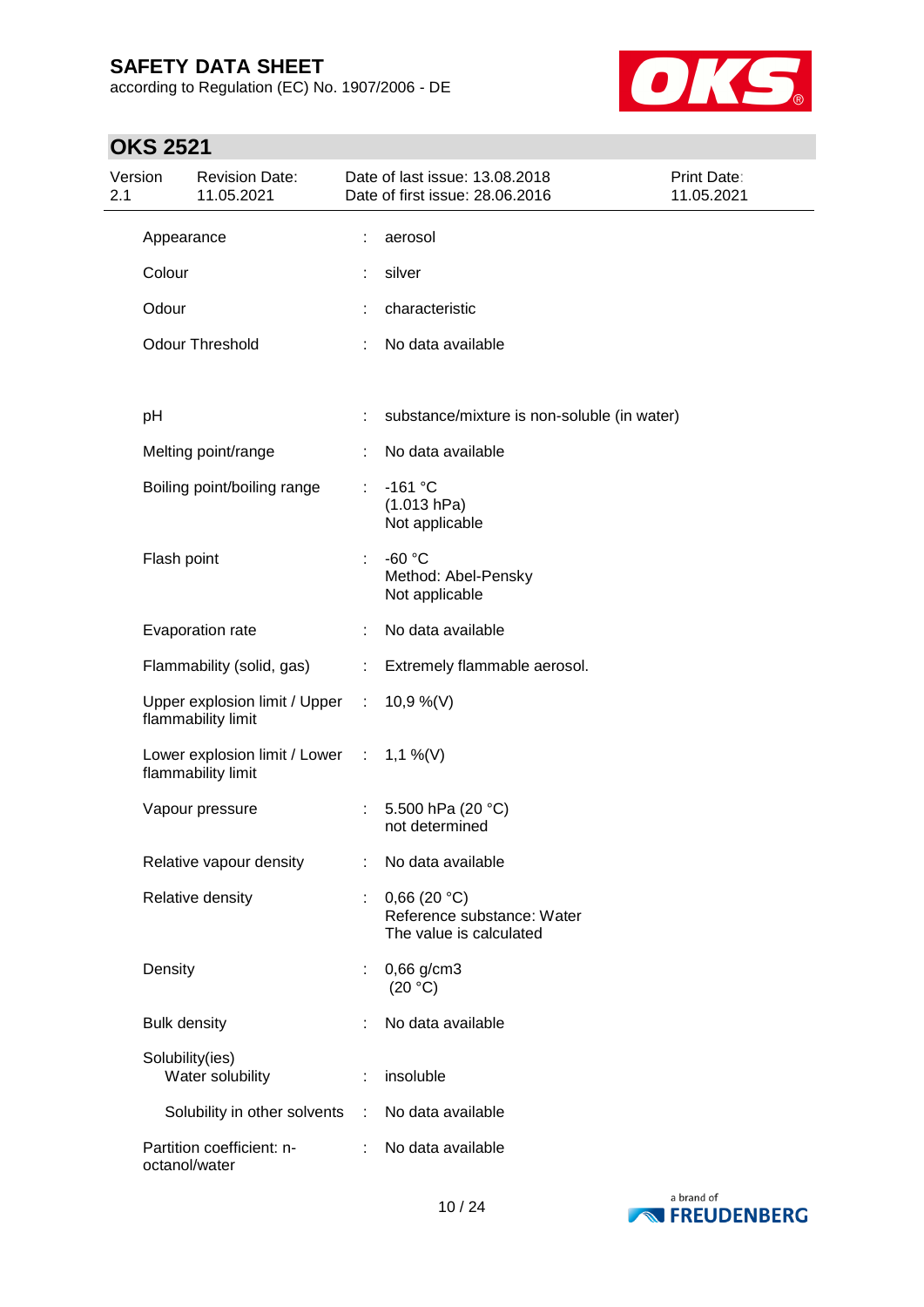according to Regulation (EC) No. 1907/2006 - DE



# **OKS 2521**

| <b>Revision Date:</b><br>Version<br>11.05.2021<br>2.1 | Date of last issue: 13.08.2018<br>Date of first issue: 28.06.2016 | Print Date:<br>11.05.2021 |
|-------------------------------------------------------|-------------------------------------------------------------------|---------------------------|
|                                                       |                                                                   |                           |
| Auto-ignition temperature                             | > 200 °C<br>÷                                                     |                           |
| Decomposition temperature                             | No data available<br>÷                                            |                           |
| Viscosity                                             |                                                                   |                           |
| Viscosity, dynamic                                    | No data available<br>÷                                            |                           |
| Viscosity, kinematic                                  | $<$ 20,5 mm2/s (40 °C)<br>÷                                       |                           |
| <b>Explosive properties</b>                           | Not explosive<br>÷                                                |                           |
| Oxidizing properties                                  | No data available                                                 |                           |
| 9.2 Other information                                 |                                                                   |                           |
| Sublimation point                                     | No data available                                                 |                           |
| Metal corrosion rate                                  | Not corrosive to metals                                           |                           |
| Self-ignition                                         | No data available                                                 |                           |

### **SECTION 10: Stability and reactivity**

# **10.1 Reactivity** No hazards to be specially mentioned. **10.2 Chemical stability** Stable under normal conditions. **10.3 Possibility of hazardous reactions** Hazardous reactions : No dangerous reaction known under conditions of normal use. **10.4 Conditions to avoid** Conditions to avoid : Heat, flames and sparks. **10.5 Incompatible materials** Materials to avoid : water Oxidizing agents **10.6 Hazardous decomposition products**

No decomposition if stored and applied as directed.

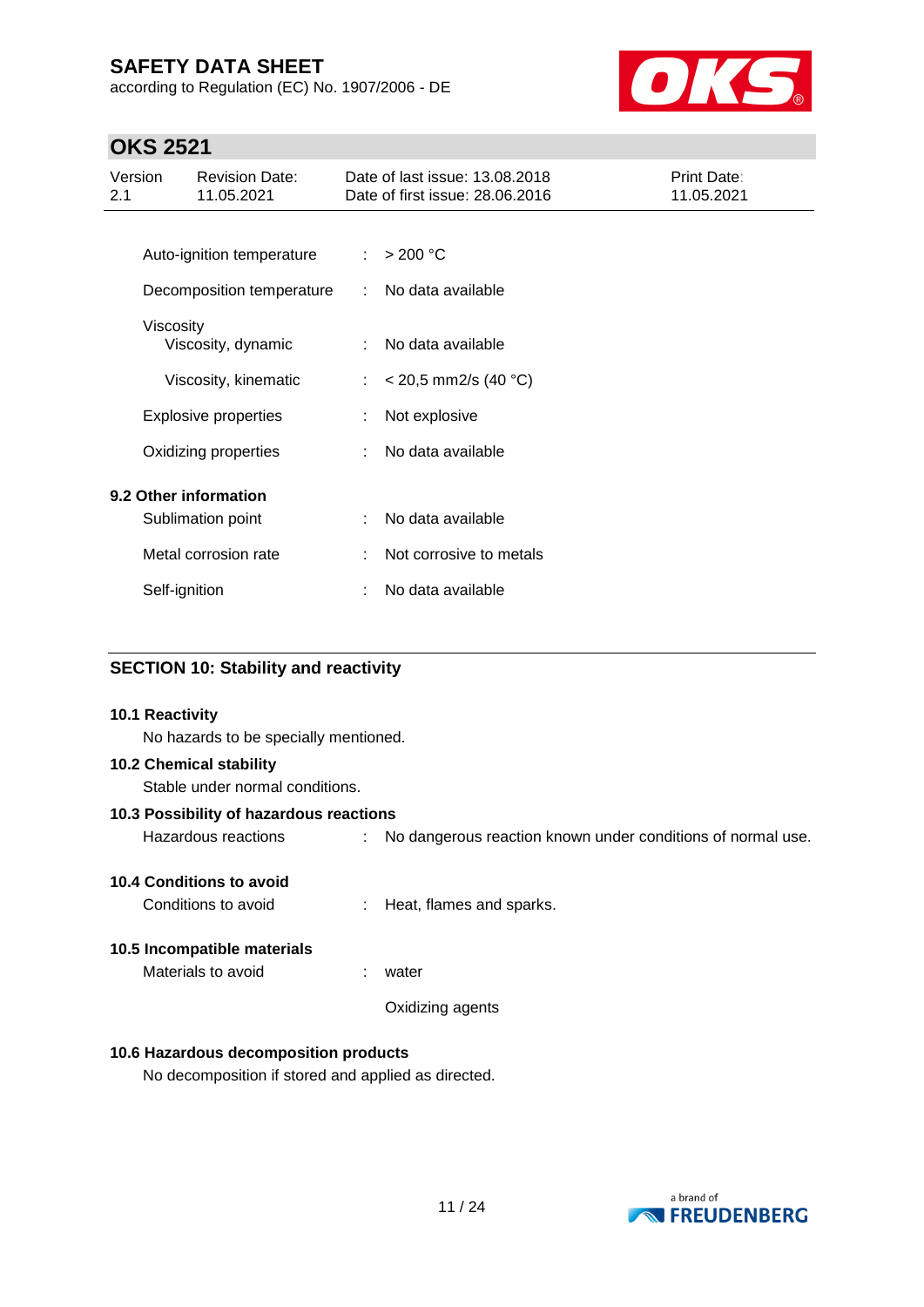according to Regulation (EC) No. 1907/2006 - DE



# **OKS 2521**

| Version | <b>Revision Date:</b> | Date of last issue: 13.08.2018  | <b>Print Date:</b> |
|---------|-----------------------|---------------------------------|--------------------|
| 2.1     | 11.05.2021            | Date of first issue: 28,06,2016 | 11.05.2021         |

## **SECTION 11: Toxicological information**

## **11.1 Information on toxicological effects**

**Acute toxicity**

| Product: |  |  |  |  |
|----------|--|--|--|--|
|          |  |  |  |  |

| Acute oral toxicity                   |    | Remarks: This information is not available.                                                                                                                   |
|---------------------------------------|----|---------------------------------------------------------------------------------------------------------------------------------------------------------------|
| Acute inhalation toxicity             | t  | Acute toxicity estimate: > 20 mg/l<br>Exposure time: 4 h<br>Test atmosphere: vapour<br>Method: Calculation method                                             |
|                                       |    | Symptoms: Inhalation may provoke the following symptoms:,<br>Respiratory disorder                                                                             |
| Acute dermal toxicity                 | t. | Acute toxicity estimate: > 2.000 mg/kg<br>Method: Calculation method                                                                                          |
|                                       |    | Symptoms: Redness, Local irritation                                                                                                                           |
| Components:                           |    |                                                                                                                                                               |
| xylene:                               |    |                                                                                                                                                               |
| Acute inhalation toxicity             | ÷. | LC50 (Rat): 20 mg/l<br>Exposure time: 4 h<br>Test atmosphere: vapour<br>Assessment: The component/mixture is moderately toxic after<br>short term inhalation. |
| Acute dermal toxicity                 | t  | LD50 Dermal $(Rat):$ > 1.000 mg/kg<br>Assessment: The component/mixture is moderately toxic after<br>single contact with skin.                                |
| acetone:                              |    |                                                                                                                                                               |
| Acute oral toxicity                   |    | LD50 Oral (Rat): 5.800 mg/kg                                                                                                                                  |
| ethylbenzene:                         |    |                                                                                                                                                               |
| Acute inhalation toxicity             | ÷  | (Rat): 17,5 mg/l<br>Exposure time: 4 h                                                                                                                        |
| zinc powder - zinc dust (stabilised): |    |                                                                                                                                                               |
| Acute oral toxicity                   |    | LD50 (Rat): $> 2.000$ mg/kg<br>Method: OECD Test Guideline 401<br>GLP: yes<br>Assessment: The substance or mixture has no acute oral tox-<br>icity            |

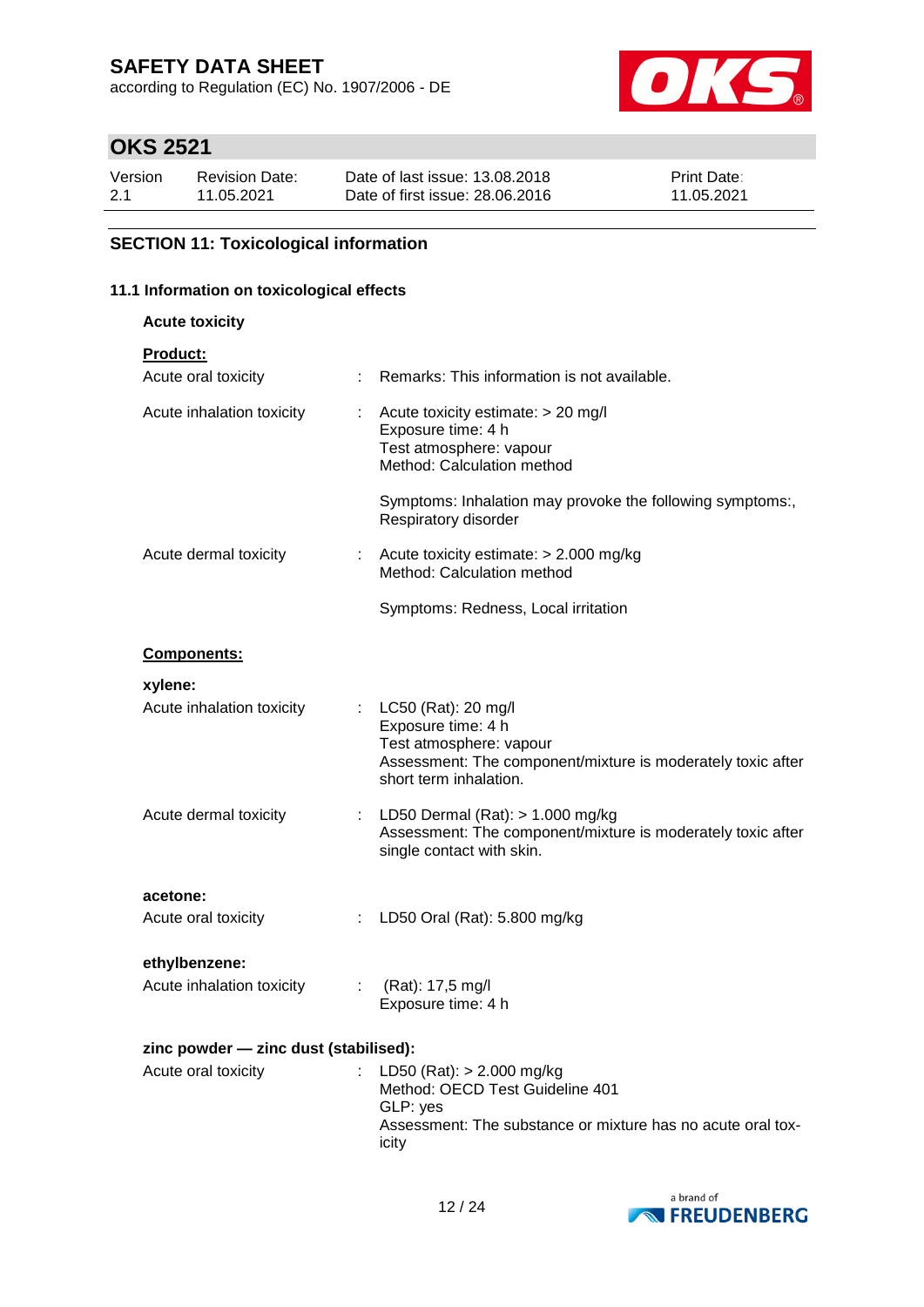according to Regulation (EC) No. 1907/2006 - DE



# **OKS 2521**

| Version<br>2.1 | <b>Revision Date:</b><br>11.05.2021   |    | Date of last issue: 13.08.2018<br>Date of first issue: 28.06.2016                                                                                                                                            | Print Date:<br>11.05.2021 |
|----------------|---------------------------------------|----|--------------------------------------------------------------------------------------------------------------------------------------------------------------------------------------------------------------|---------------------------|
|                | Acute inhalation toxicity             | ÷. | $LC50$ (Rat): $> 5,41$ mg/l<br>Exposure time: 4 h<br>Test atmosphere: dust/mist<br>Method: OECD Test Guideline 403<br>GLP: yes<br>Assessment: The substance or mixture has no acute inhala-<br>tion toxicity |                           |
| butane:        |                                       |    |                                                                                                                                                                                                              |                           |
|                | Acute inhalation toxicity             |    | : $LC50$ (Rat): 658 mg/l<br>Exposure time: 4 h<br>Test atmosphere: gas                                                                                                                                       |                           |
|                | isobutane:                            |    |                                                                                                                                                                                                              |                           |
|                | Acute inhalation toxicity             |    | : $LC50$ (Rat): 658 mg/l<br>Exposure time: 4 h<br>Test atmosphere: gas                                                                                                                                       |                           |
|                | <b>Skin corrosion/irritation</b>      |    |                                                                                                                                                                                                              |                           |
| Product:       |                                       |    |                                                                                                                                                                                                              |                           |
| <b>Remarks</b> |                                       |    | Irritating to skin.                                                                                                                                                                                          |                           |
|                | Components:                           |    |                                                                                                                                                                                                              |                           |
| xylene:        |                                       |    |                                                                                                                                                                                                              |                           |
| Result         |                                       |    | Severe skin irritation                                                                                                                                                                                       |                           |
| acetone:       |                                       |    |                                                                                                                                                                                                              |                           |
| Result         |                                       |    | Repeated exposure may cause skin dryness or cracking.                                                                                                                                                        |                           |
|                | zinc powder - zinc dust (stabilised): |    |                                                                                                                                                                                                              |                           |
| Species        |                                       |    | Rabbit                                                                                                                                                                                                       |                           |
|                | Assessment                            |    | No skin irritation                                                                                                                                                                                           |                           |
| Result         |                                       |    | No skin irritation                                                                                                                                                                                           |                           |
|                | Serious eye damage/eye irritation     |    |                                                                                                                                                                                                              |                           |
| Product:       |                                       |    |                                                                                                                                                                                                              |                           |
| <b>Remarks</b> |                                       |    | Contact with eyes may cause irritation.                                                                                                                                                                      |                           |
|                | Components:                           |    |                                                                                                                                                                                                              |                           |
| acetone:       |                                       |    |                                                                                                                                                                                                              |                           |
| Species        |                                       |    | Rabbit                                                                                                                                                                                                       |                           |
| Result         |                                       |    | Eye irritation                                                                                                                                                                                               |                           |
|                |                                       |    |                                                                                                                                                                                                              |                           |

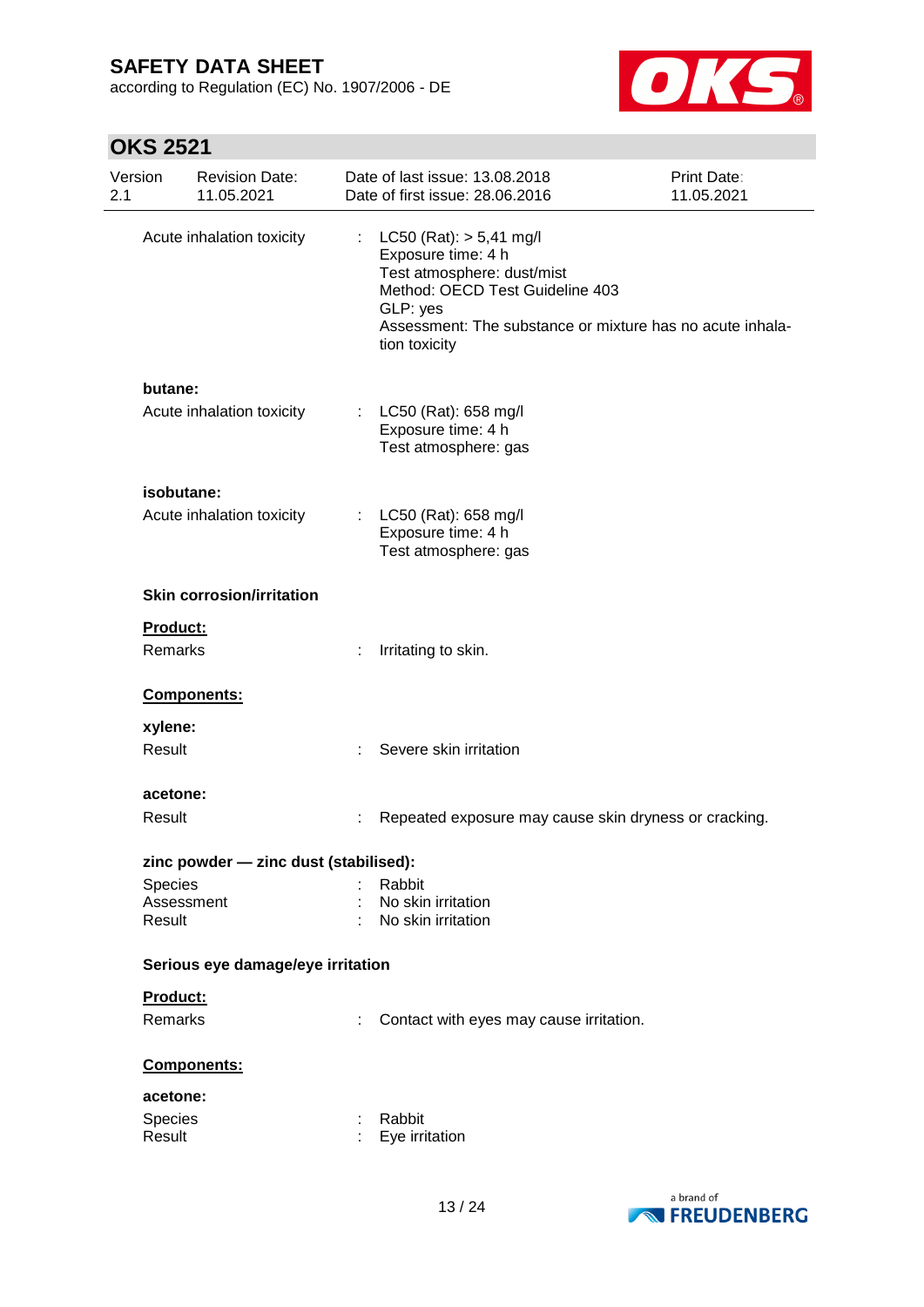according to Regulation (EC) No. 1907/2006 - DE



## **OKS 2521**

| Version | <b>Revision Date:</b> | Date of last issue: 13.08.2018  | <b>Print Date:</b> |
|---------|-----------------------|---------------------------------|--------------------|
| -2.1    | 11.05.2021            | Date of first issue: 28.06.2016 | 11.05.2021         |
|         |                       |                                 |                    |

# **zinc powder — zinc dust (stabilised):**

| <b>Species</b> | : Rabbit                  |
|----------------|---------------------------|
| Exposure time  | : 24h                     |
| Assessment     | : No eye irritation       |
| Method         | : OECD Test Guideline 405 |
| Result         | : No eye irritation       |
| GLP            | <b>ves</b>                |

#### **Respiratory or skin sensitisation**

#### **Product:**

Remarks : This information is not available.

### **Components:**

### **zinc powder — zinc dust (stabilised):**

| Species    | : Guinea pig                                         |
|------------|------------------------------------------------------|
| Assessment | : Did not cause sensitisation on laboratory animals. |
| Method     | : OECD Test Guideline 406                            |
| Result     | : Did not cause sensitisation on laboratory animals. |
| GLP        | : yes                                                |

#### **Germ cell mutagenicity**

#### **Product:**

| Genotoxicity in vitro | Remarks: No data available |
|-----------------------|----------------------------|
| Genotoxicity in vivo  | Remarks: No data available |

### **Components:**

#### **zinc powder — zinc dust (stabilised):**

| Germ cell mutagenicity-As- | Tests on bacterial or mammalian cell cultures did not show |
|----------------------------|------------------------------------------------------------|
| sessment                   | mutagenic effects.                                         |

#### **Carcinogenicity**

### **Product:** Remarks : No data available

#### **Components:**

### **zinc powder — zinc dust (stabilised):**

```
Carcinogenicity - Assess-
: No evidence of carcinogenicity in animal studies.ment
```
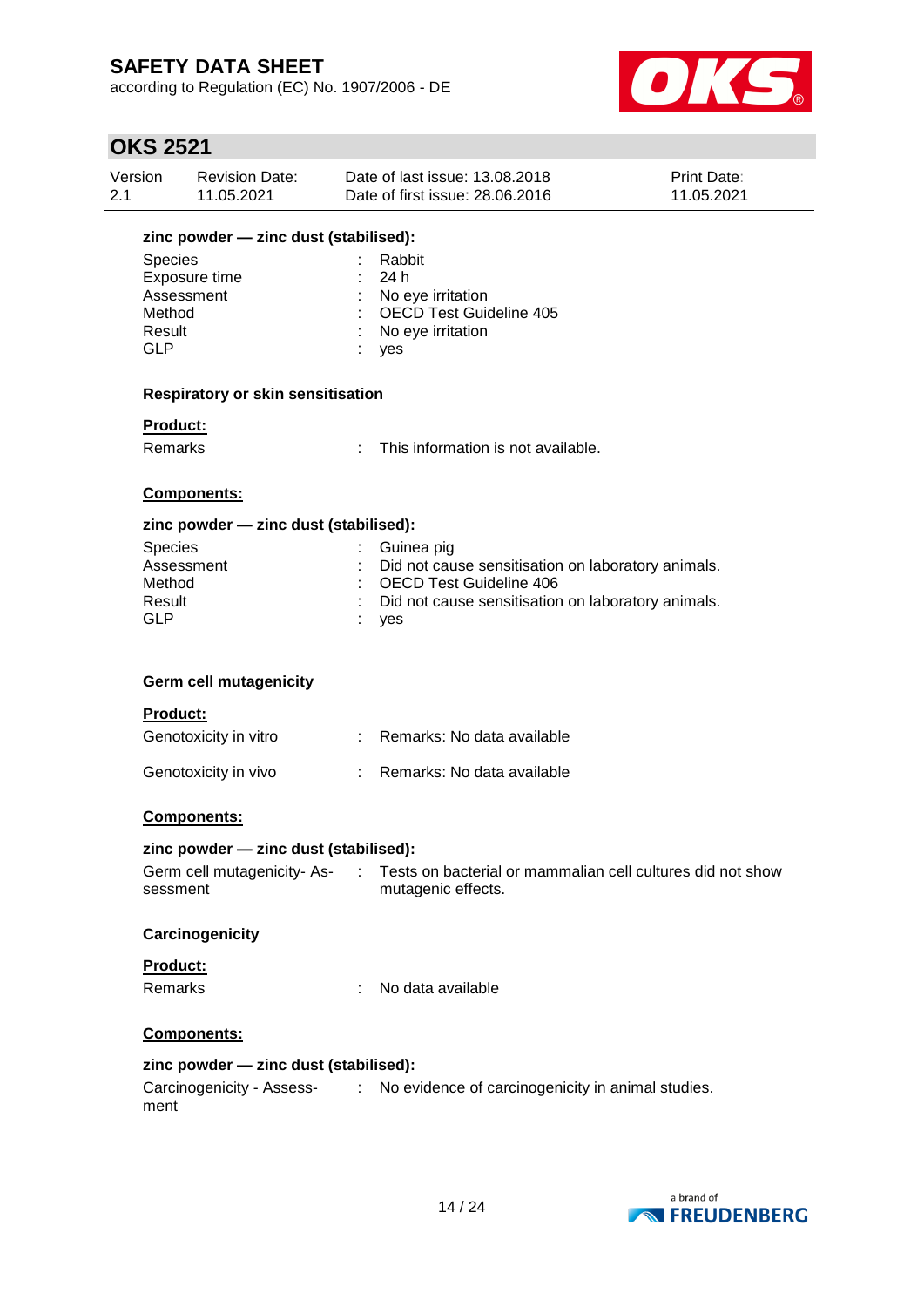according to Regulation (EC) No. 1907/2006 - DE



# **OKS 2521**

| Version<br>2.1  | <b>Revision Date:</b><br>11.05.2021   | Date of last issue: 13.08.2018<br>Date of first issue: 28.06.2016                                           | <b>Print Date:</b><br>11.05.2021                                |
|-----------------|---------------------------------------|-------------------------------------------------------------------------------------------------------------|-----------------------------------------------------------------|
|                 | <b>Reproductive toxicity</b>          |                                                                                                             |                                                                 |
| <b>Product:</b> |                                       |                                                                                                             |                                                                 |
|                 | Effects on fertility                  | : Remarks: No data available                                                                                |                                                                 |
| ment            | Effects on foetal develop-            | : Remarks: No data available                                                                                |                                                                 |
|                 | Components:                           |                                                                                                             |                                                                 |
|                 | zinc powder - zinc dust (stabilised): |                                                                                                             |                                                                 |
| sessment        |                                       | Reproductive toxicity - As- : No toxicity to reproduction<br>No effects on or via lactation                 |                                                                 |
|                 | <b>STOT - single exposure</b>         |                                                                                                             |                                                                 |
|                 | <b>Components:</b>                    |                                                                                                             |                                                                 |
| acetone:        |                                       |                                                                                                             |                                                                 |
|                 | Exposure routes<br>Assessment         | Inhalation<br>May cause drowsiness or dizziness.                                                            |                                                                 |
|                 | <b>STOT - repeated exposure</b>       |                                                                                                             |                                                                 |
|                 | Components:                           |                                                                                                             |                                                                 |
|                 | ethylbenzene:                         |                                                                                                             |                                                                 |
|                 | <b>Target Organs</b><br>Assessment    | hearing organs<br>toxicant, repeated exposure, category 2.                                                  | The substance or mixture is classified as specific target organ |
|                 | <b>Repeated dose toxicity</b>         |                                                                                                             |                                                                 |
| Product:        |                                       |                                                                                                             |                                                                 |
| Remarks         |                                       | This information is not available.                                                                          |                                                                 |
|                 | <b>Components:</b>                    |                                                                                                             |                                                                 |
|                 | ethylbenzene:                         |                                                                                                             |                                                                 |
|                 | Assessment                            | The substance or mixture is classified as specific target organ<br>toxicant, repeated exposure, category 2. |                                                                 |
|                 | <b>Aspiration toxicity</b>            |                                                                                                             |                                                                 |
| Product:        |                                       |                                                                                                             |                                                                 |

May be fatal if swallowed and enters airways.

May be fatal if swallowed and enters airways.

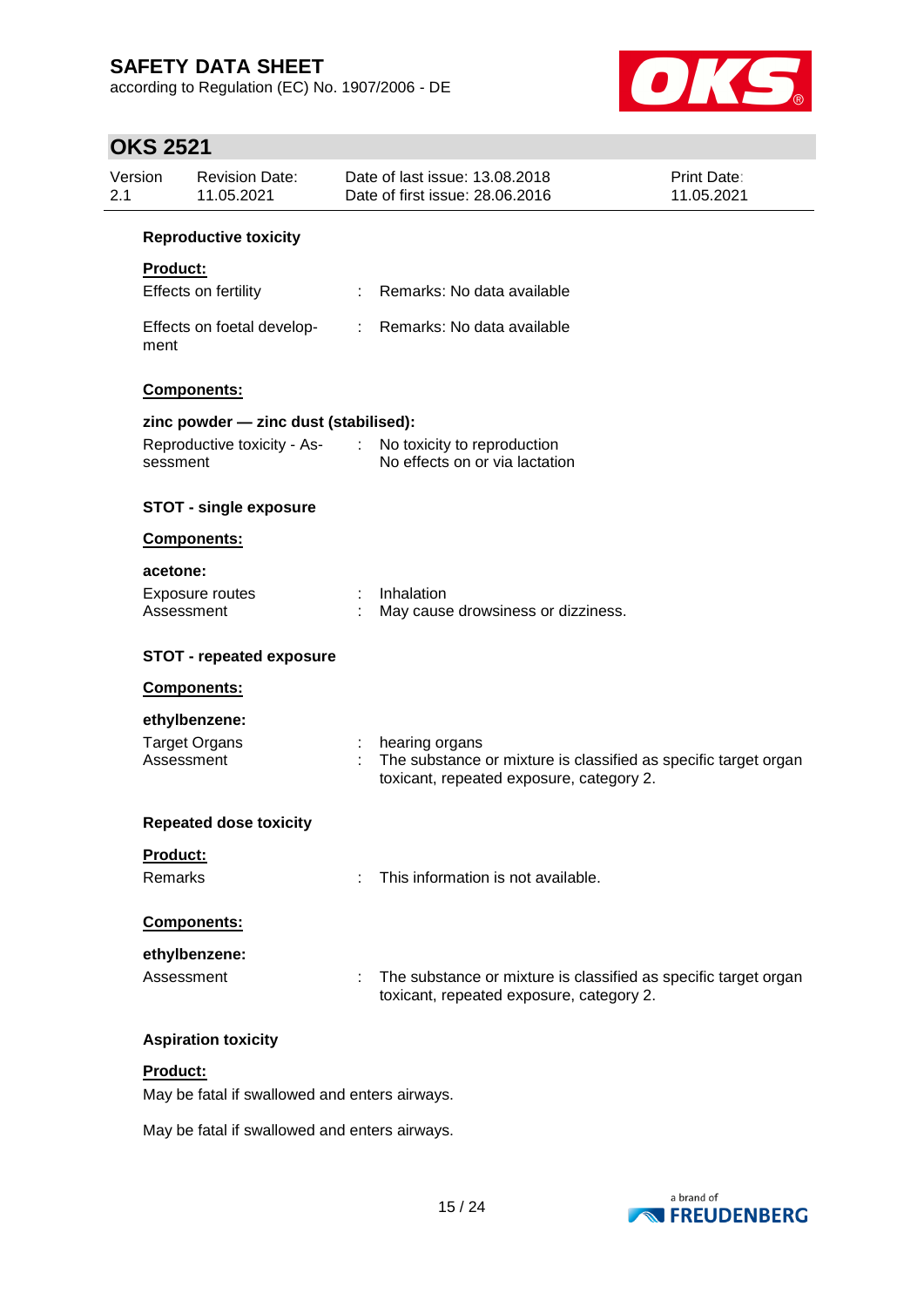according to Regulation (EC) No. 1907/2006 - DE



## **OKS 2521**

| Version | Revision Date: | Date of last issue: 13.08.2018  | <b>Print Date:</b> |
|---------|----------------|---------------------------------|--------------------|
| -2.1    | 11.05.2021     | Date of first issue: 28,06,2016 | 11.05.2021         |

### **Components:**

### **xylene:**

May be fatal if swallowed and enters airways.

### **ethylbenzene:**

May be fatal if swallowed and enters airways.

## **zinc powder — zinc dust (stabilised):**

No aspiration toxicity classification

### **Further information**

### **Product:**

Remarks : Ingestion causes irritation of upper respiratory system and gastrointestinal disturbance.

## **SECTION 12: Ecological information**

### **12.1 Toxicity**

| <b>Product:</b>                                                                     |  |                                                                                                                                                                   |  |  |  |
|-------------------------------------------------------------------------------------|--|-------------------------------------------------------------------------------------------------------------------------------------------------------------------|--|--|--|
| Toxicity to fish                                                                    |  | : Remarks: Harmful to aquatic organisms, may cause long-term<br>adverse effects in the aquatic environment.                                                       |  |  |  |
| Toxicity to daphnia and other : Remarks: No data available<br>aquatic invertebrates |  |                                                                                                                                                                   |  |  |  |
| Toxicity to algae/aquatic<br>plants                                                 |  | : Remarks: No data available                                                                                                                                      |  |  |  |
| Toxicity to microorganisms                                                          |  | Remarks: No data available                                                                                                                                        |  |  |  |
| <b>Components:</b>                                                                  |  |                                                                                                                                                                   |  |  |  |
| zinc powder - zinc dust (stabilised):                                               |  |                                                                                                                                                                   |  |  |  |
| Toxicity to fish                                                                    |  | LC50 (Oncorhynchus kisutch (coho salmon)): 0,727 mg/l<br>Exposure time: 96 h<br>Test Type: static test                                                            |  |  |  |
| aquatic invertebrates                                                               |  | Toxicity to daphnia and other : EC50 (Daphnia magna (Water flea)): 0,937 mg/l<br>Exposure time: 48 h<br>Test Type: static test<br>Method: OECD Test Guideline 202 |  |  |  |
| M-Factor (Acute aquatic tox- :<br>icity)                                            |  | -1                                                                                                                                                                |  |  |  |

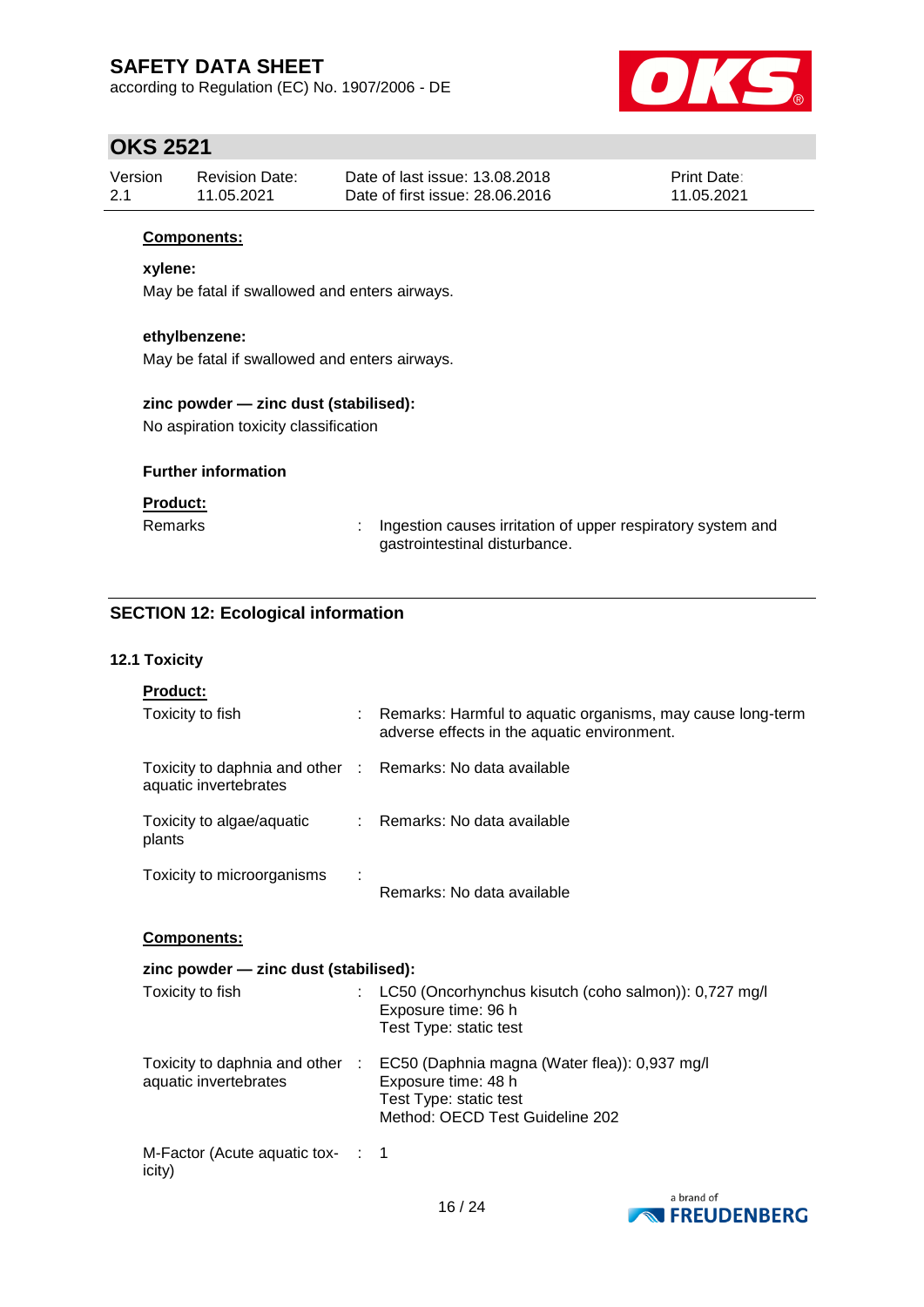according to Regulation (EC) No. 1907/2006 - DE



# **OKS 2521**

| 2.1                                | Version         | <b>Revision Date:</b><br>11.05.2021        |                                                                                                                                                                                                                         | Date of last issue: 13.08.2018<br>Date of first issue: 28.06.2016 | Print Date:<br>11.05.2021 |
|------------------------------------|-----------------|--------------------------------------------|-------------------------------------------------------------------------------------------------------------------------------------------------------------------------------------------------------------------------|-------------------------------------------------------------------|---------------------------|
|                                    | toxicity)       | M-Factor (Chronic aquatic                  | $\therefore$ 1                                                                                                                                                                                                          |                                                                   |                           |
|                                    |                 | <b>Ecotoxicology Assessment</b>            |                                                                                                                                                                                                                         |                                                                   |                           |
|                                    |                 | Acute aquatic toxicity                     | ÷                                                                                                                                                                                                                       | Very toxic to aquatic life.                                       |                           |
|                                    |                 | Chronic aquatic toxicity                   | ÷                                                                                                                                                                                                                       | Very toxic to aquatic life with long lasting effects.             |                           |
|                                    |                 | 12.2 Persistence and degradability         |                                                                                                                                                                                                                         |                                                                   |                           |
|                                    | <b>Product:</b> | Biodegradability                           |                                                                                                                                                                                                                         | Remarks: No data available                                        |                           |
|                                    | ity             |                                            |                                                                                                                                                                                                                         | Physico-chemical removabil- : Remarks: No data available          |                           |
|                                    |                 | Components:                                |                                                                                                                                                                                                                         |                                                                   |                           |
|                                    | acetone:        | Biodegradability                           |                                                                                                                                                                                                                         | Result: rapidly biodegradable                                     |                           |
|                                    |                 | 12.3 Bioaccumulative potential             |                                                                                                                                                                                                                         |                                                                   |                           |
| Product:<br><b>Bioaccumulation</b> |                 |                                            | Remarks: This mixture contains no substance considered to<br>be persistent, bioaccumulating and toxic (PBT).<br>This mixture contains no substance considered to be very<br>persistent and very bioaccumulating (vPvB). |                                                                   |                           |
|                                    |                 | <b>Components:</b>                         |                                                                                                                                                                                                                         |                                                                   |                           |
|                                    | acetone:        |                                            |                                                                                                                                                                                                                         |                                                                   |                           |
|                                    |                 | <b>Bioaccumulation</b>                     |                                                                                                                                                                                                                         | Remarks: Does not bioaccumulate.                                  |                           |
|                                    |                 | Partition coefficient: n-<br>octanol/water |                                                                                                                                                                                                                         | log Pow: 0,2                                                      |                           |
|                                    | propane:        |                                            |                                                                                                                                                                                                                         |                                                                   |                           |
|                                    |                 | Partition coefficient: n-<br>octanol/water | ÷                                                                                                                                                                                                                       | log Pow: 2,36                                                     |                           |
|                                    | butane:         |                                            |                                                                                                                                                                                                                         |                                                                   |                           |
|                                    |                 | Partition coefficient: n-<br>octanol/water |                                                                                                                                                                                                                         | log Pow: 2,89<br>Method: OECD Test Guideline 107                  |                           |
|                                    | isobutane:      |                                            |                                                                                                                                                                                                                         |                                                                   |                           |

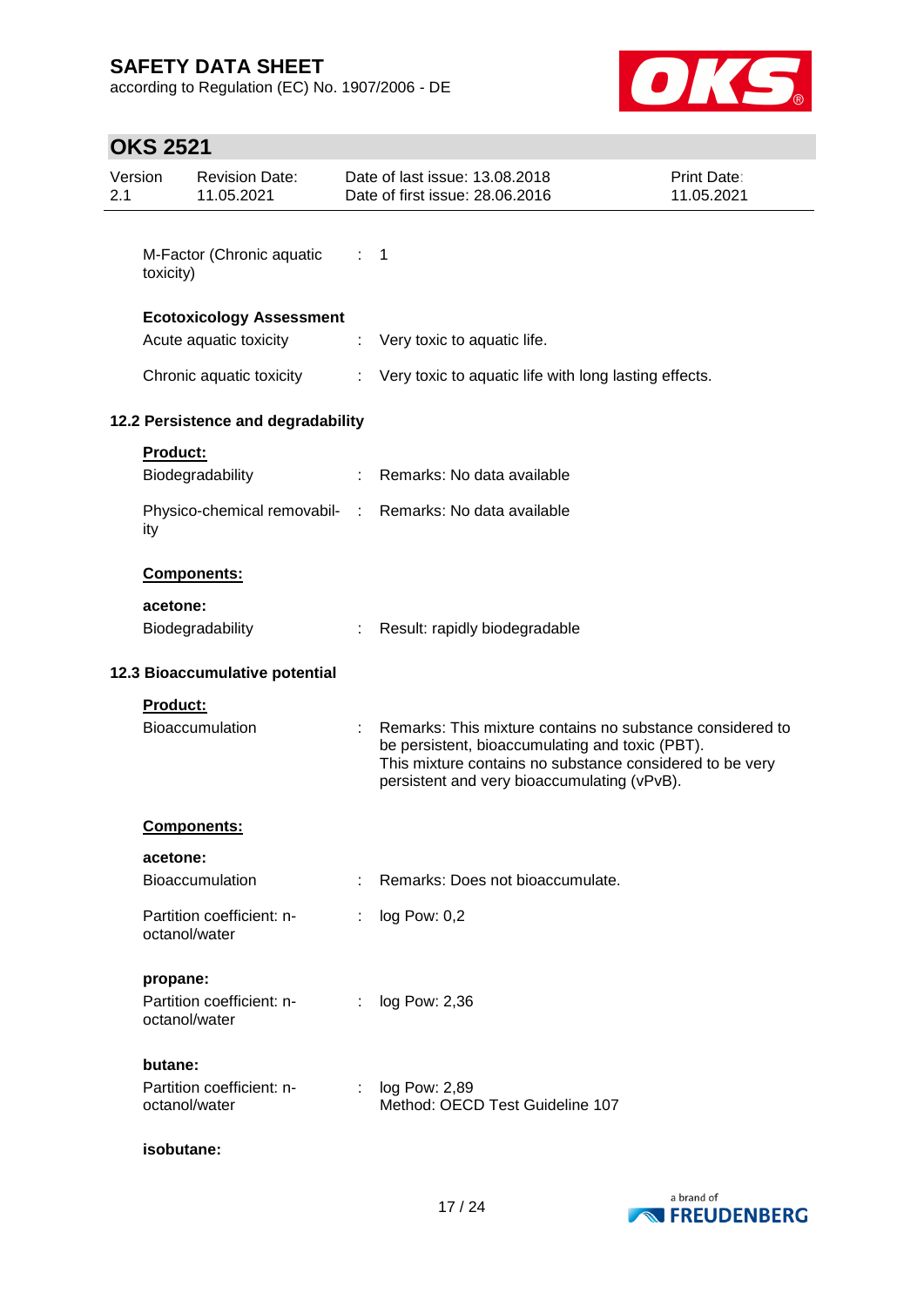according to Regulation (EC) No. 1907/2006 - DE



# **OKS 2521**

| Version<br>2.1 |                 | <b>Revision Date:</b><br>11.05.2021                |    | Date of last issue: 13.08.2018<br>Date of first issue: 28.06.2016                                                                                                                                                                                                         | Print Date:<br>11.05.2021 |
|----------------|-----------------|----------------------------------------------------|----|---------------------------------------------------------------------------------------------------------------------------------------------------------------------------------------------------------------------------------------------------------------------------|---------------------------|
|                | octanol/water   | Partition coefficient: n-                          | ÷. | log Pow: 2,88<br>Method: OECD Test Guideline 107                                                                                                                                                                                                                          |                           |
|                |                 | 12.4 Mobility in soil                              |    |                                                                                                                                                                                                                                                                           |                           |
|                | <b>Product:</b> |                                                    |    |                                                                                                                                                                                                                                                                           |                           |
|                | Mobility        |                                                    |    | Remarks: No data available                                                                                                                                                                                                                                                |                           |
|                |                 | Distribution among environ-<br>mental compartments |    | Remarks: No data available                                                                                                                                                                                                                                                |                           |
|                |                 | 12.5 Results of PBT and vPvB assessment            |    |                                                                                                                                                                                                                                                                           |                           |
|                | <b>Product:</b> |                                                    |    |                                                                                                                                                                                                                                                                           |                           |
|                | Assessment      |                                                    |    | This substance/mixture contains no components considered<br>to be either persistent, bioaccumulative and toxic (PBT), or<br>very persistent and very bioaccumulative (vPvB) at levels of<br>0.1% or higher                                                                |                           |
|                |                 | 12.6 Other adverse effects                         |    |                                                                                                                                                                                                                                                                           |                           |
|                | <b>Product:</b> |                                                    |    |                                                                                                                                                                                                                                                                           |                           |
|                | tial            | Endocrine disrupting poten-                        |    | The substance/mixture does not contain components consid-<br>ered to have endocrine disrupting properties according to<br>REACH Article 57(f) or Commission Delegated regulation<br>(EU) 2017/2100 or Commission Regulation (EU) 2018/605 at<br>levels of 0.1% or higher. |                           |
|                | mation          | Additional ecological infor-                       | ÷  | Harmful to aquatic life with long lasting effects.                                                                                                                                                                                                                        |                           |

## **SECTION 13: Disposal considerations**

| Do not dispose of with domestic refuse.<br>Dispose of as hazardous waste in compliance with local and<br>national regulations.                                                                                      |
|---------------------------------------------------------------------------------------------------------------------------------------------------------------------------------------------------------------------|
|                                                                                                                                                                                                                     |
| Waste codes should be assigned by the user based on the<br>application for which the product was used.                                                                                                              |
| Packaging that is not properly emptied must be disposed of as<br>the unused product.<br>Offer empty spray cans to an established disposal company.<br>Pressurized container: Do not pierce or burn, even after use. |
|                                                                                                                                                                                                                     |

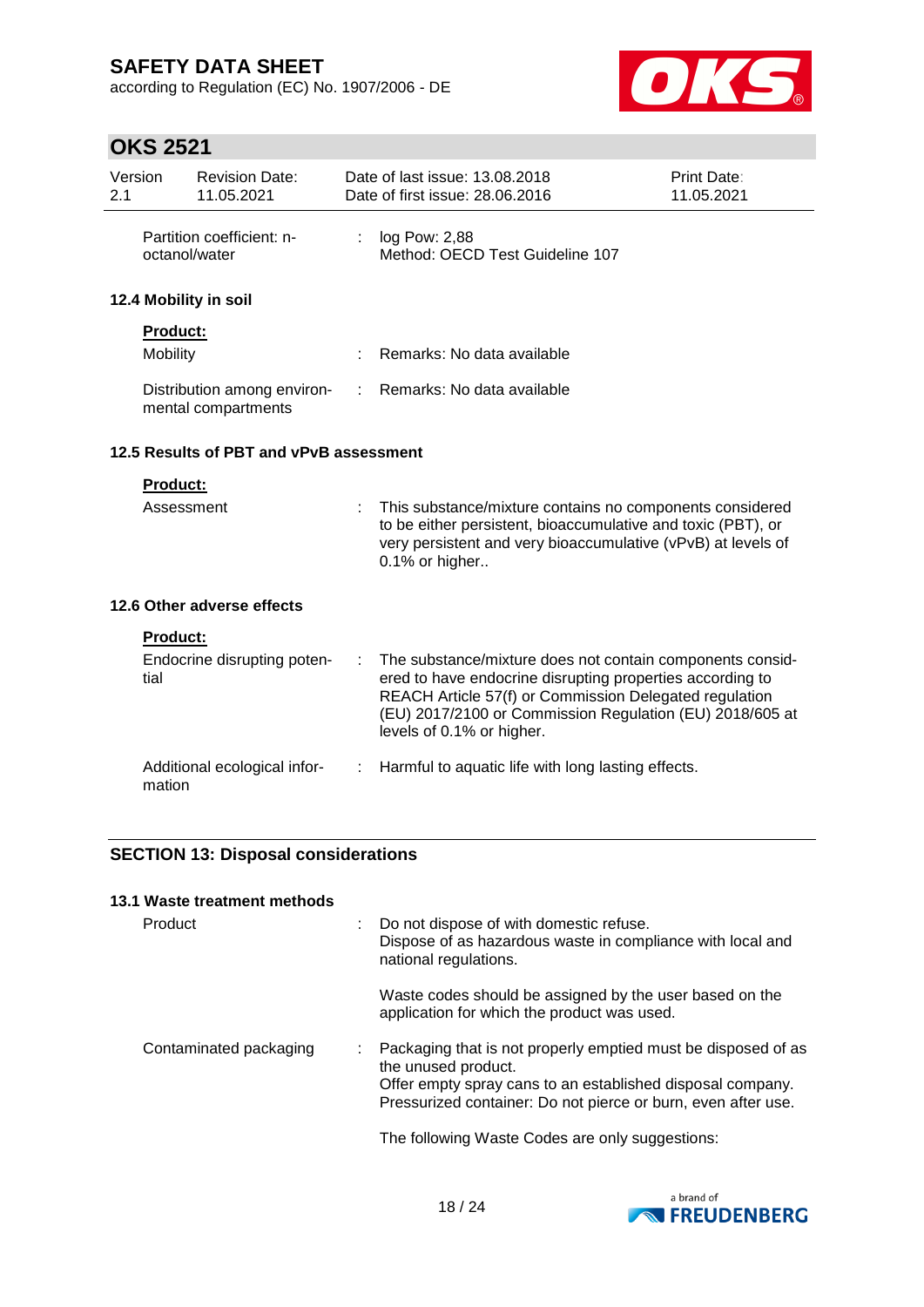according to Regulation (EC) No. 1907/2006 - DE



# **OKS 2521**

| Version    | <b>Revision Date:</b> | Date of last issue: 13.08.2018                                                                                                                     | <b>Print Date:</b> |
|------------|-----------------------|----------------------------------------------------------------------------------------------------------------------------------------------------|--------------------|
| 2.1        | 11.05.2021            | Date of first issue: 28.06.2016                                                                                                                    | 11.05.2021         |
| Waste Code |                       | unused product, packagings not completely emptied<br>16 05 04*, gases in pressure containers (including halons)<br>containing hazardous substances |                    |

# **SECTION 14: Transport information 14.1 UN number ADN** : UN 1950 **ADR** : UN 1950 **RID** : UN 1950 **IMDG** : UN 1950 **IATA** : UN 1950 **14.2 UN proper shipping name ADN** : AEROSOLS **ADR** : AEROSOLS **RID** : AEROSOLS **IMDG** : AEROSOLS **IATA** : Aerosols, flammable **14.3 Transport hazard class(es) ADN** : 2 **ADR** : 2 **RID** : 2 **IMDG** : 2.1 **IATA** : 2.1 **14.4 Packing group ADN** Packing group : Not assigned by regulation Classification Code : 5F<br>Labels : 2.1  $\therefore$  2.1 **ADR** Packing group : Not assigned by regulation Classification Code : 5F Labels : 2.1 Tunnel restriction code : (D) **RID** Packing group : Not assigned by regulation Classification Code : 5F Hazard Identification Number : 23

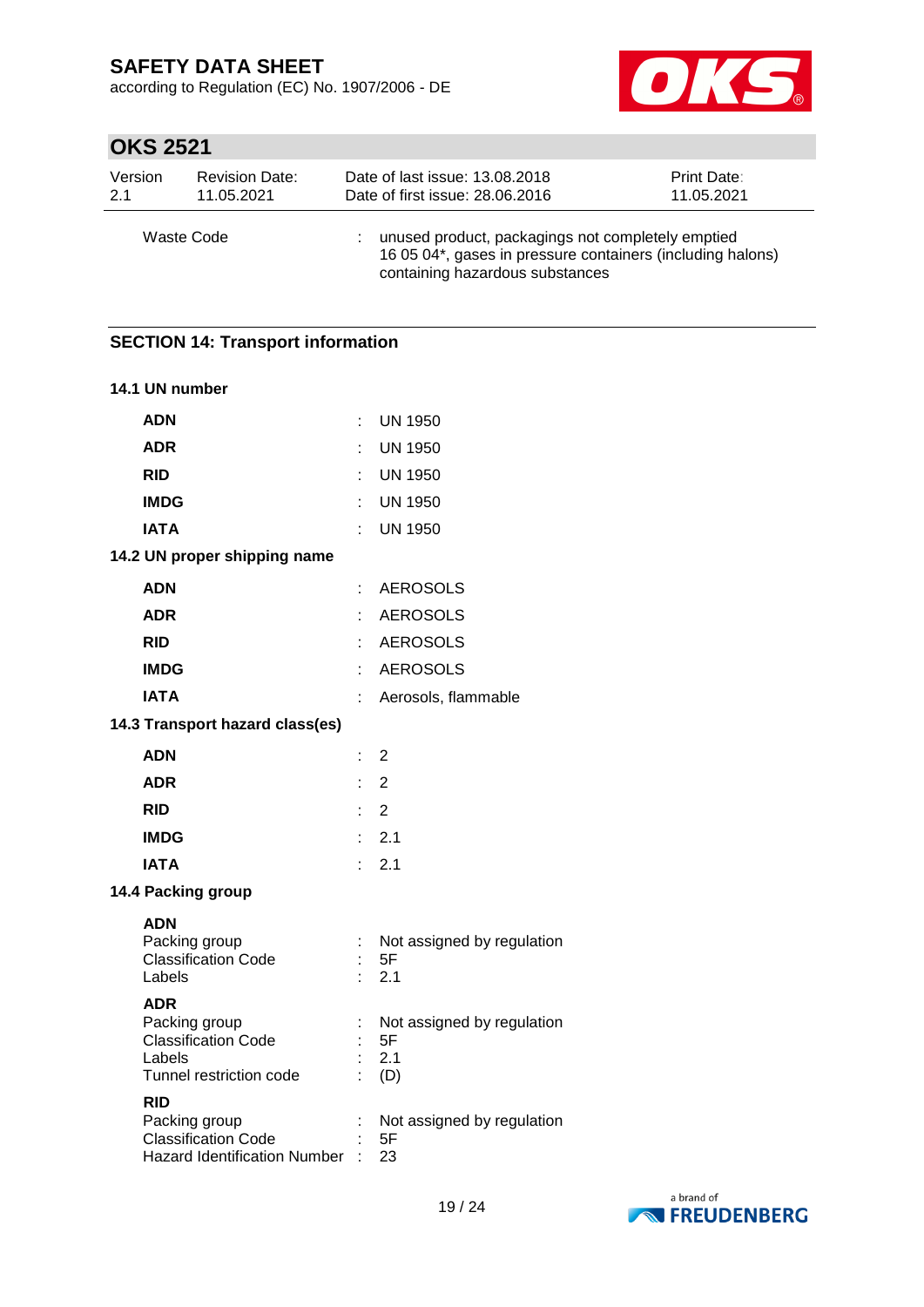according to Regulation (EC) No. 1907/2006 - DE



## **OKS 2521**

| 2.1 | Version                           | <b>Revision Date:</b><br>11.05.2021                                                            |    | Date of last issue: 13.08.2018<br>Date of first issue: 28.06.2016 | Print Date:<br>11.05.2021 |
|-----|-----------------------------------|------------------------------------------------------------------------------------------------|----|-------------------------------------------------------------------|---------------------------|
|     | Labels                            |                                                                                                | ÷. | 2.1                                                               |                           |
|     | <b>IMDG</b><br>Labels<br>EmS Code | Packing group                                                                                  |    | Not assigned by regulation<br>2.1<br>$F-D, S-U$                   |                           |
|     | aircraft)                         | <b>IATA (Cargo)</b><br>Packing instruction (cargo<br>Packing instruction (LQ)<br>Packing group |    | 203<br>Y203<br>Not assigned by regulation                         |                           |
|     | Labels                            |                                                                                                |    | <b>Flammable Gas</b>                                              |                           |
|     | ger aircraft)                     | <b>IATA (Passenger)</b><br>Packing instruction (passen-<br>Packing instruction (LQ)            | ÷  | 203<br>Y203                                                       |                           |
|     | Labels                            | Packing group                                                                                  |    | Not assigned by regulation<br><b>Flammable Gas</b>                |                           |
|     |                                   | <b>14.5 Environmental hazards</b>                                                              |    |                                                                   |                           |
|     | <b>ADN</b>                        | Environmentally hazardous                                                                      | ÷  | no                                                                |                           |
|     | <b>ADR</b>                        | Environmentally hazardous                                                                      |    | no                                                                |                           |
|     | <b>RID</b>                        | Environmentally hazardous                                                                      |    | no                                                                |                           |
|     | <b>IMDG</b>                       | Marine pollutant                                                                               |    | no                                                                |                           |
|     |                                   | <b>IATA (Passenger)</b><br>Environmentally hazardous                                           |    | no                                                                |                           |
|     |                                   | <b>IATA (Cargo)</b><br>Environmentally hazardous                                               |    | no                                                                |                           |
|     |                                   |                                                                                                |    |                                                                   |                           |

### **14.6 Special precautions for user**

The transport classification(s) provided herein are for informational purposes only, and solely based upon the properties of the unpackaged material as it is described within this Safety Data Sheet. Transportation classifications may vary by mode of transportation, package sizes, and variations in regional or country regulations.

### **14.7 Transport in bulk according to Annex II of Marpol and the IBC Code**

Remarks : Not applicable for product as supplied.

### **SECTION 15: Regulatory information**

#### **15.1 Safety, health and environmental regulations/legislation specific for the substance or mixture**

REACH - Candidate List of Substances of Very High Concern for Authorisation (Article 59).

: This product does not contain substances of very high concern (Regu-

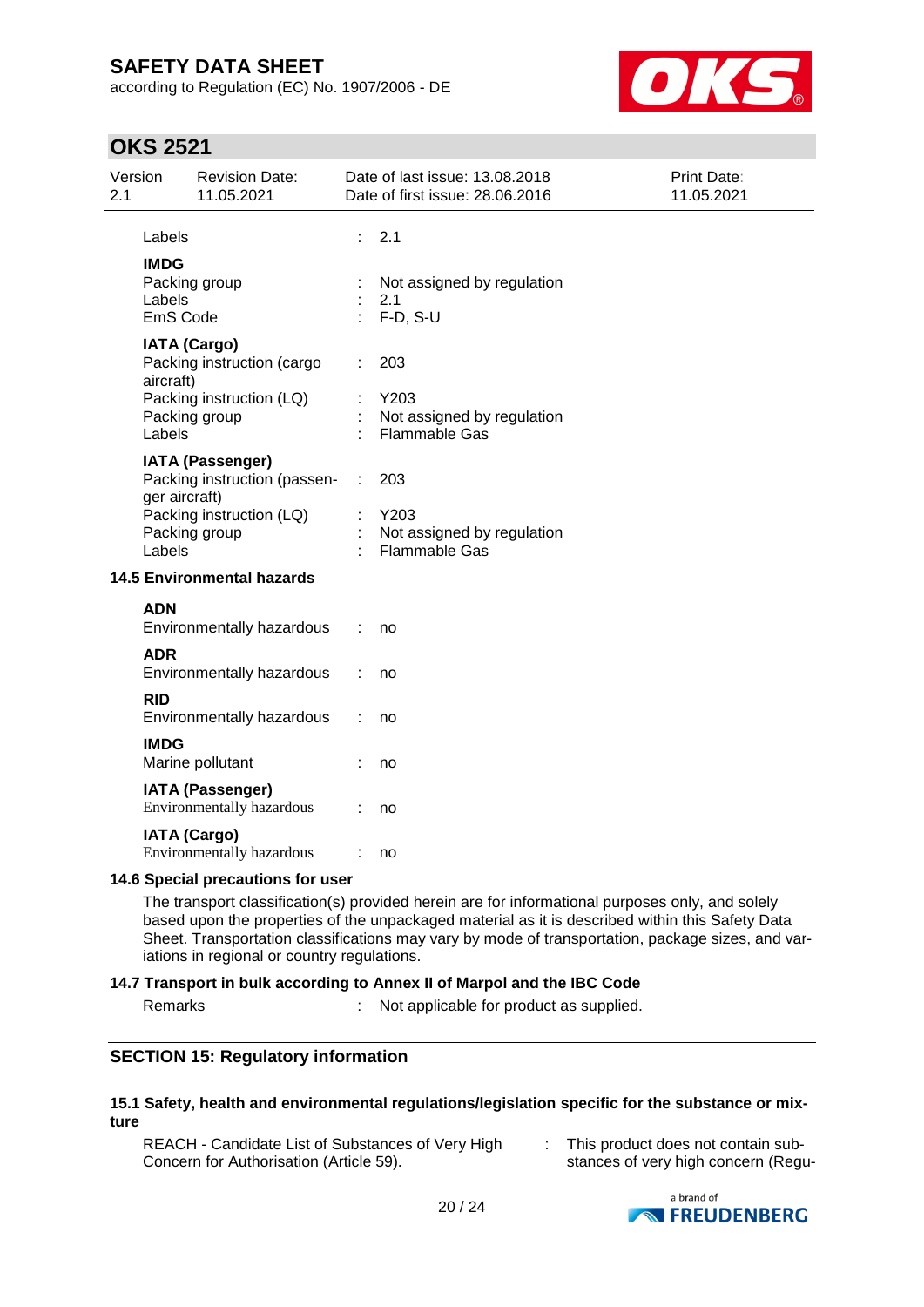according to Regulation (EC) No. 1907/2006 - DE



# **OKS 2521**

| Version<br>2.1                                                                                                                                                                                              | <b>Revision Date:</b><br>11.05.2021                                                                                                                  |   | Date of last issue: 13.08.2018<br>Date of first issue: 28.06.2016                                 |    | Print Date:<br>11.05.2021                                                                                                                            |  |
|-------------------------------------------------------------------------------------------------------------------------------------------------------------------------------------------------------------|------------------------------------------------------------------------------------------------------------------------------------------------------|---|---------------------------------------------------------------------------------------------------|----|------------------------------------------------------------------------------------------------------------------------------------------------------|--|
|                                                                                                                                                                                                             | REACH - List of substances subject to authorisation<br>(Annex XIV)                                                                                   |   |                                                                                                   |    | lation (EC) No 1907/2006 (REACH),<br>Article 57).<br>Not applicable                                                                                  |  |
|                                                                                                                                                                                                             | Regulation (EC) No 1005/2009 on substances that de-<br>plete the ozone layer                                                                         |   |                                                                                                   |    | Not applicable                                                                                                                                       |  |
|                                                                                                                                                                                                             | Regulation (EU) 2019/1021 on persistent organic pollu-<br>tants (recast)                                                                             |   |                                                                                                   | ÷. | Not applicable                                                                                                                                       |  |
|                                                                                                                                                                                                             | Regulation (EC) No 649/2012 of the European Parlia-<br>ment and the Council concerning the export and import<br>of dangerous chemicals               |   |                                                                                                   |    | xylene<br>ethylbenzene                                                                                                                               |  |
|                                                                                                                                                                                                             | REACH - Restrictions on the manufacture, placing on<br>the market and use of certain dangerous substances,<br>preparations and articles (Annex XVII) |   |                                                                                                   |    | Conditions of restriction for the fol-<br>lowing entries should be considered:<br>xylene<br>(Number on list 3)<br>ethylbenzene<br>(Number on list 3) |  |
| Regulation (EU) 2019/1148 on the marketing and use of<br>explosives precursors                                                                                                                              |                                                                                                                                                      |   |                                                                                                   |    |                                                                                                                                                      |  |
|                                                                                                                                                                                                             | Acquisition, introduction, possession or use of the explo-<br>sive precursor by the general public is subject to report-<br>ing obligations.         |   |                                                                                                   |    | acetone (ANNEX II)                                                                                                                                   |  |
| P <sub>5</sub> c                                                                                                                                                                                            |                                                                                                                                                      |   |                                                                                                   |    |                                                                                                                                                      |  |
| P <sub>2</sub>                                                                                                                                                                                              |                                                                                                                                                      |   |                                                                                                   |    |                                                                                                                                                      |  |
| Seveso III: Directive 2012/18/EU of the European Parliament and of the Council on the control of<br>major-accident hazards involving dangerous substances.<br><b>FLAMMABLE AEROSOLS</b><br>P <sub>3</sub> a |                                                                                                                                                      |   |                                                                                                   |    |                                                                                                                                                      |  |
| 18                                                                                                                                                                                                          |                                                                                                                                                      |   | Liquefied extremely flam-<br>mable gases (including<br>LPG) and natural gas                       |    |                                                                                                                                                      |  |
|                                                                                                                                                                                                             | Water contaminating class<br>(Germany)                                                                                                               |   | WGK 2 obviously hazardous to water<br>Classification according to AwSV, Annex 1 (5.2)             |    |                                                                                                                                                      |  |
|                                                                                                                                                                                                             | TA Luft List (Germany)                                                                                                                               | ÷ | Total dust:<br>Not applicable<br>Inorganic substances in powdered form:<br>portion Class 3: 0,5 % |    |                                                                                                                                                      |  |
|                                                                                                                                                                                                             |                                                                                                                                                      |   | Inorganic substances in vapour or gaseous form:                                                   |    |                                                                                                                                                      |  |

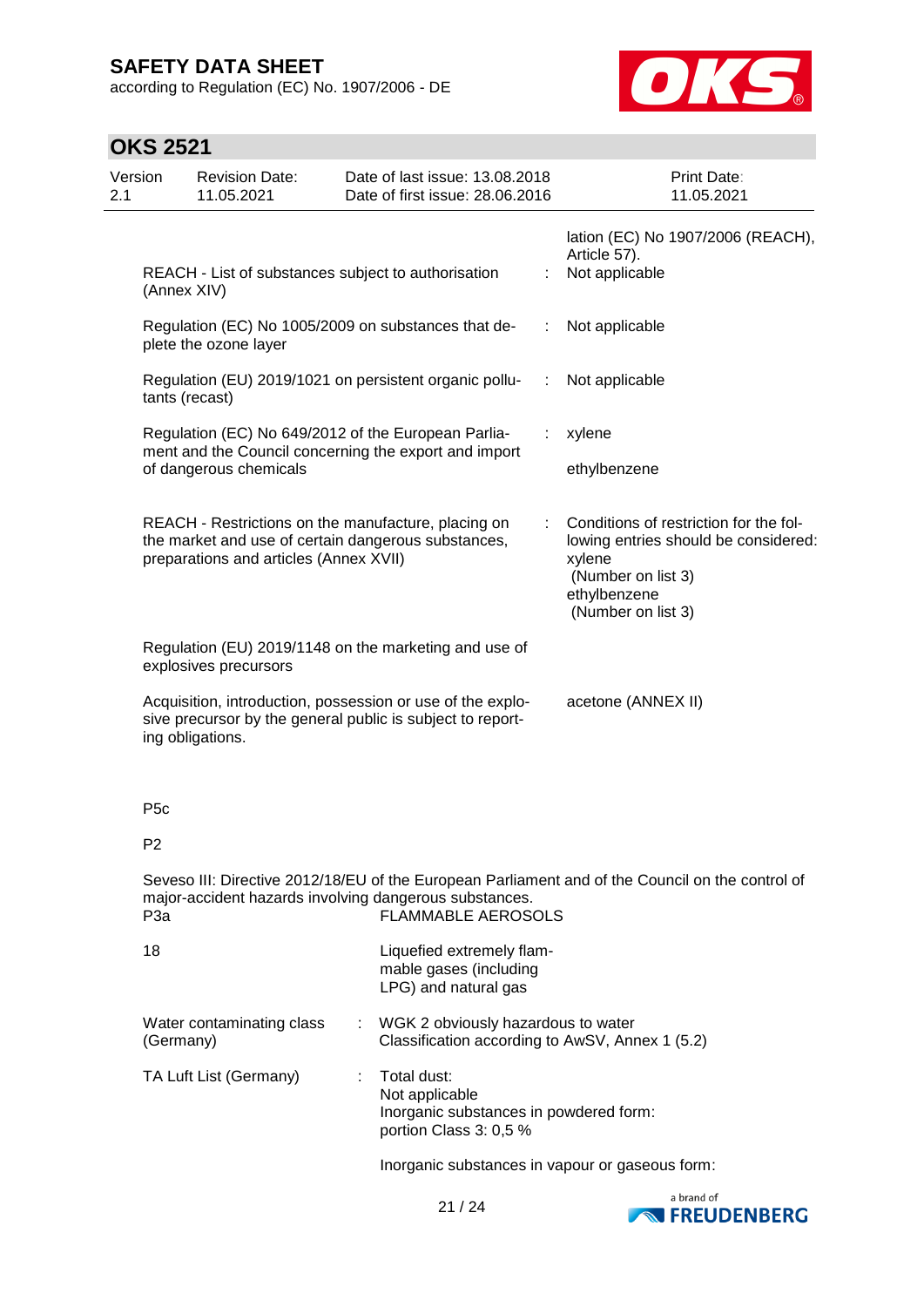according to Regulation (EC) No. 1907/2006 - DE



## **OKS 2521**

| Version<br>2.1 | <b>Revision Date:</b><br>11.05.2021 |   | Date of last issue: 13.08.2018<br>Date of first issue: 28.06.2016                                                                                                     | <b>Print Date:</b><br>11.05.2021 |
|----------------|-------------------------------------|---|-----------------------------------------------------------------------------------------------------------------------------------------------------------------------|----------------------------------|
|                |                                     |   | Not applicable<br>Organic Substances:<br>others: 52,37 %                                                                                                              |                                  |
|                |                                     |   | Carcinogenic substances:<br>Not applicable<br>Mutagenic:<br>Not applicable<br>Toxic to reproduction:<br>Not applicable                                                |                                  |
|                | Volatile organic compounds          | ÷ | Directive 2010/75/EU of 24 November 2010 on industrial<br>emissions (integrated pollution prevention and control)<br>Volatile organic compounds (VOC) content: 99,5 % |                                  |
|                | <b>Other regulations:</b>           |   |                                                                                                                                                                       |                                  |

Take note of Law on the protection of mothers at work, in education and in studies (Maternity Protection Act - MuSchG).

Take note of Directive 94/33/EC on the protection of young people at work or stricter national regulations, where applicable.

#### **15.2 Chemical safety assessment**

This information is not available.

### **SECTION 16: Other information**

#### **Full text of H-Statements**

| Extremely flammable gas.<br>Highly flammable liquid and vapour.       |
|-----------------------------------------------------------------------|
|                                                                       |
| Flammable liquid and vapour.                                          |
| Contains gas under pressure; may explode if heated.                   |
| May be fatal if swallowed and enters airways.                         |
| Harmful in contact with skin.                                         |
| Causes skin irritation.                                               |
| Causes serious eye irritation.                                        |
| Harmful if inhaled.                                                   |
| May cause drowsiness or dizziness.                                    |
| May cause damage to organs through prolonged or repeated<br>exposure. |
| Very toxic to aquatic life.<br>t.                                     |
| Very toxic to aquatic life with long lasting effects.                 |
|                                                                       |

#### **Full text of other abbreviations**

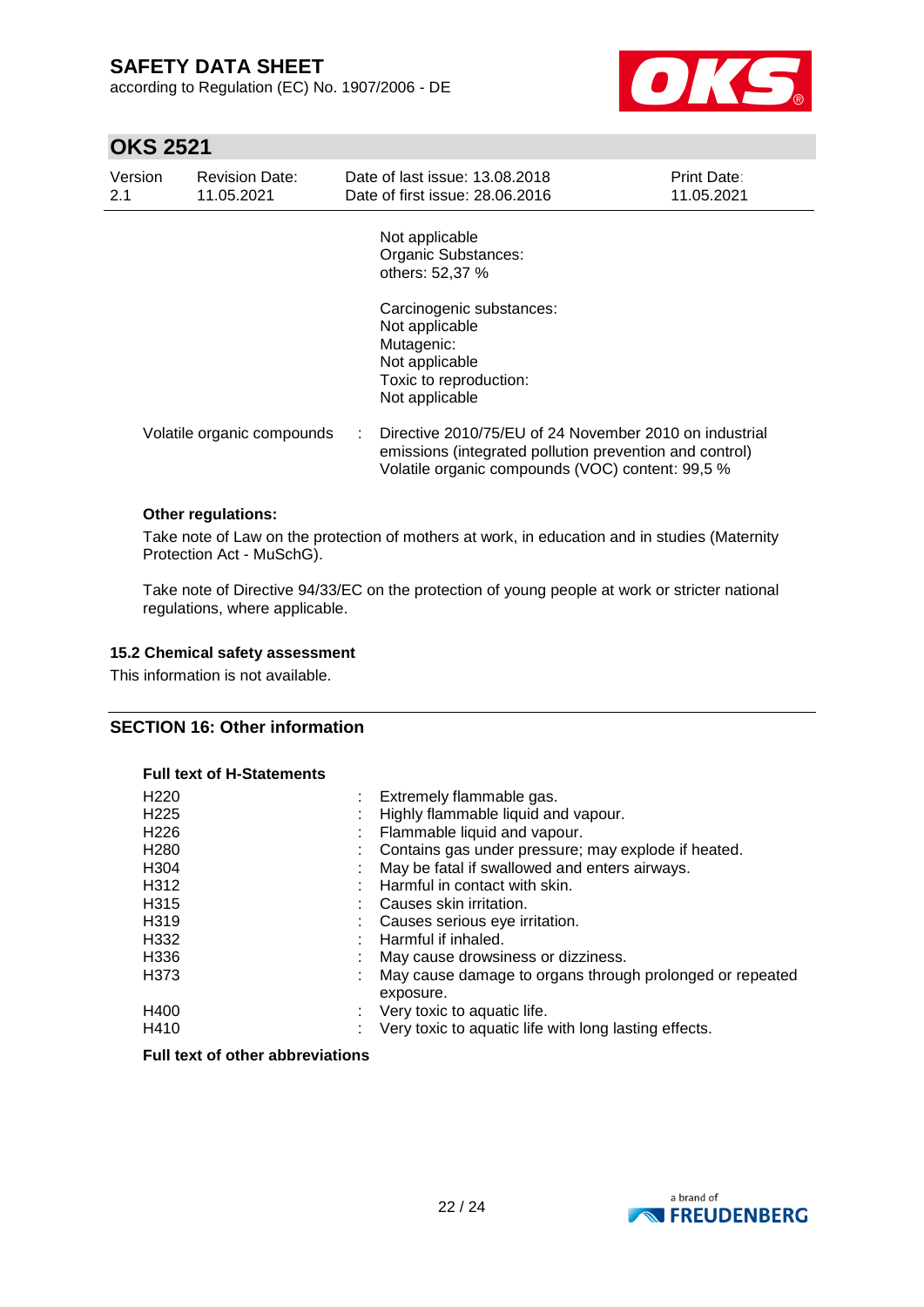according to Regulation (EC) No. 1907/2006 - DE



## **OKS 2521**

| Version<br>2.1          | <b>Revision Date:</b><br>11.05.2021 | Date of last issue: 13.08.2018<br>Date of first issue: 28,06,2016                                                                                                                                                                                                                                                                                                                                                                                                                                                                                        | <b>Print Date:</b><br>11.05.2021 |  |
|-------------------------|-------------------------------------|----------------------------------------------------------------------------------------------------------------------------------------------------------------------------------------------------------------------------------------------------------------------------------------------------------------------------------------------------------------------------------------------------------------------------------------------------------------------------------------------------------------------------------------------------------|----------------------------------|--|
|                         |                                     |                                                                                                                                                                                                                                                                                                                                                                                                                                                                                                                                                          |                                  |  |
| Note C                  |                                     | Some organic substances may be marketed either in a specif-<br>ic isomeric form or as a mixture of several isomers. In this<br>case the supplier must state on the label whether the sub-<br>stance is a specific isomer or a mixture of isomers.                                                                                                                                                                                                                                                                                                        |                                  |  |
| Note U (table 3.1)      |                                     | When put on the market gases have to be classified as "Gas-<br>es under pressure", in one of the groups compressed gas,<br>liquefied gas, refrigerated liquefied gas or dissolved gas. The<br>group depends on the physical state in which the gas is pack-<br>aged and therefore has to be assigned case by case. The<br>following codes are assigned: Press. Gas (Comp.) Press. Gas<br>(Liq.) Press. Gas (Ref. Liq.) Press. Gas (Diss.) Aerosols shall<br>not be classified as gases under pressure (See Annex I, Part<br>2, Section 2.3.2.1, Note 2). |                                  |  |
| 2000/39/EC              |                                     | Europe. Commission Directive 2000/39/EC establishing a first<br>list of indicative occupational exposure limit values                                                                                                                                                                                                                                                                                                                                                                                                                                    |                                  |  |
| DE TRGS 900<br>TRGS 903 |                                     | Germany. TRGS 900 - Occupational exposure limit values.                                                                                                                                                                                                                                                                                                                                                                                                                                                                                                  |                                  |  |
|                         |                                     | TRGS 903 - Biological limit values                                                                                                                                                                                                                                                                                                                                                                                                                                                                                                                       |                                  |  |
|                         | 2000/39/EC / TWA                    | Limit Value - eight hours                                                                                                                                                                                                                                                                                                                                                                                                                                                                                                                                |                                  |  |
|                         | 2000/39/EC / STEL                   | Short term exposure limit                                                                                                                                                                                                                                                                                                                                                                                                                                                                                                                                |                                  |  |
|                         | DE TRGS 900 / AGW                   | <b>Time Weighted Average</b>                                                                                                                                                                                                                                                                                                                                                                                                                                                                                                                             |                                  |  |

ADN - European Agreement concerning the International Carriage of Dangerous Goods by Inland Waterways; ADR - European Agreement concerning the International Carriage of Dangerous Goods by Road; AIIC - Australian Inventory of Industrial Chemicals; ASTM - American Society for the Testing of Materials; bw - Body weight; CLP - Classification Labelling Packaging Regulation; Regulation (EC) No 1272/2008; CMR - Carcinogen, Mutagen or Reproductive Toxicant; DIN - Standard of the German Institute for Standardisation; DSL - Domestic Substances List (Canada); ECHA - European Chemicals Agency; EC-Number - European Community number; ECx - Concentration associated with x% response; ELx - Loading rate associated with x% response; EmS - Emergency Schedule; ENCS - Existing and New Chemical Substances (Japan); ErCx - Concentration associated with x% growth rate response; GHS - Globally Harmonized System; GLP - Good Laboratory Practice; IARC - International Agency for Research on Cancer; IATA - International Air Transport Association; IBC - International Code for the Construction and Equipment of Ships carrying Dangerous Chemicals in Bulk; IC50 - Half maximal inhibitory concentration; ICAO - International Civil Aviation Organization; IECSC - Inventory of Existing Chemical Substances in China; IMDG - International Maritime Dangerous Goods; IMO - International Maritime Organization; ISHL - Industrial Safety and Health Law (Japan); ISO - International Organisation for Standardization; KECI - Korea Existing Chemicals Inventory; LC50 - Lethal Concentration to 50 % of a test population; LD50 - Lethal Dose to 50% of a test population (Median Lethal Dose); MARPOL - International Convention for the Prevention of Pollution from Ships; n.o.s. - Not Otherwise Specified; NO(A)EC - No Observed (Adverse) Effect Concentration; NO(A)EL - No Observed (Adverse) Effect Level; NOELR - No Observable Effect Loading Rate; NZIoC - New Zealand Inventory of Chemicals; OECD - Organization for Economic Co-operation and Development; OPPTS - Office of Chemical Safety and Pollution Prevention; PBT - Persistent, Bioaccumulative and Toxic substance; PICCS - Philippines Inventory of Chemicals and Chemical Substances; (Q)SAR - (Quantitative) Structure Activity Relationship; REACH - Regulation (EC) No 1907/2006 of the European Parliament and of the Council concerning the Registration, Evaluation, Authorisation and Restriction of Chemicals; RID - Regulations concerning the International Carriage of Dangerous Goods by Rail; SADT - Self-Accelerating Decomposition Temperature; SDS - Safety Data Sheet; SVHC - Substance of Very High Concern; TCSI - Taiwan Chemical Substance Inventory; TRGS -